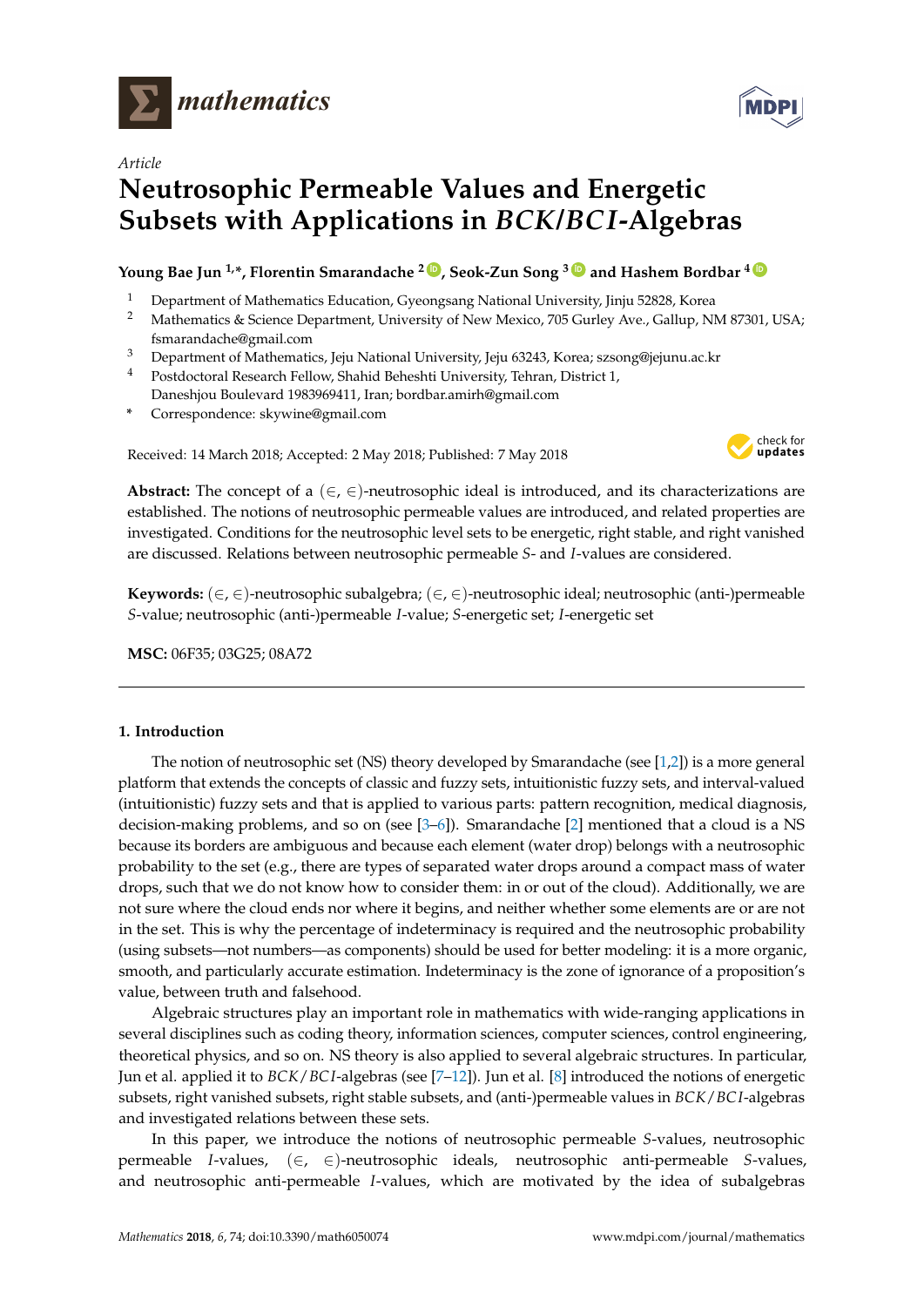(i.e., *S*-values) and ideals (i.e., *I*-values), and investigate their properties. We consider characterizations of  $(\in, \in)$ -neutrosophic ideals. We discuss conditions for the lower (upper) neutrosophic  $\in_{\Phi}$ -subsets to be *S*- and *I*-energetic. We provide conditions for a triple (*α*, *β*, *γ*) of numbers to be a neutrosophic (anti-)permeable *S*- or *I*-value. We consider conditions for the upper (lower) neutrosophic ∈<sub>Φ</sub>-subsets to be right stable (right vanished) subsets. We establish relations between neutrosophic (anti-)permeable *S*- and *I*-values.

### **2. Preliminaries**

An algebra (*X*; ∗, 0) of type (2, 0) is called a *BC I-algebra* if it satisfies the following conditions:

(I)  $(\forall x, y, z \in X) (( (x * y) * (x * z)) * (z * y) = 0);$ 

(II) 
$$
(\forall x, y \in X) ((x * (x * y)) * y = 0);
$$

(III)  $(\forall x \in X) (x * x = 0);$ 

(IV)  $(\forall x, y \in X) (x * y = 0, y * x = 0 \Rightarrow x = y).$ 

If a *BC I*-algebra *X* satisfies the following identity:

(V) 
$$
(\forall x \in X) (0 * x = 0),
$$

then *X* is called a *BCK-algebra.* Any *BCK*/*BC I*-algebra *X* satisfies the following conditions:

<span id="page-1-0"></span>
$$
(\forall x \in X) (x * 0 = x), \tag{1}
$$

$$
(\forall x, y, z \in X) (x \le y \Rightarrow x * z \le y * z, z * y \le z * x), \tag{2}
$$

$$
(\forall x, y, z \in X) ((x * y) * z = (x * z) * y),
$$
\n
$$
(3)
$$

$$
(\forall x, y, z \in X) ((x * z) * (y * z) \le x * y), \qquad (4)
$$

where  $x \leq y$  if and only if  $x * y = 0$ . A nonempty subset *S* of a *BCK*/*BCI*-algebra *X* is called a *subalgebra* of *X* if  $x * y \in S$  for all  $x, y \in S$ . A subset *I* of a *BCK*/*BCI*-algebra *X* is called an *ideal* of *X* if it satisfies the following:

$$
0 \in I,\tag{5}
$$

$$
(\forall x, y \in X) (x * y \in I, y \in I \to x \in I).
$$
\n
$$
(6)
$$

We refer the reader to the books [\[13\]](#page-15-1) and [\[14\]](#page-15-2) for further information regarding *BCK*/*BC I*-algebras.

For any family  $\{a_i \mid i \in \Lambda\}$  of real numbers, we define

$$
\bigvee \{a_i \mid i \in \Lambda\} = \sup \{a_i \mid i \in \Lambda\}
$$

and

$$
\bigwedge \{a_i \mid i \in \Lambda\} = \inf \{a_i \mid i \in \Lambda\}.
$$

If  $\Lambda = \{1,2\}$ , we also use  $a_1 \vee a_2$  and  $a_1 \wedge a_2$  instead of  $\setminus \{a_i \mid i \in \{1,2\}\}\$  and  $\bigwedge \{a_i \mid i \in \{1,2\}\}\$ respectively.

We let *X* be a nonempty set. A NS in *X* (see [\[1\]](#page-14-0)) is a structure of the form

$$
A:=\{\langle x;A_T(x),A_I(x),A_F(x)\rangle \mid x\in X\},\
$$

where  $A_T: X \to [0,1]$  is a truth membership function,  $A_I: X \to [0,1]$  is an indeterminate membership function, and  $A_F : X \to [0,1]$  is a false membership function. For the sake of simplicity, we use the symbol  $A = (A_T, A_I, A_F)$  for the NS

$$
A := \{ \langle x; A_T(x), A_I(x), A_F(x) \rangle \mid x \in X \}.
$$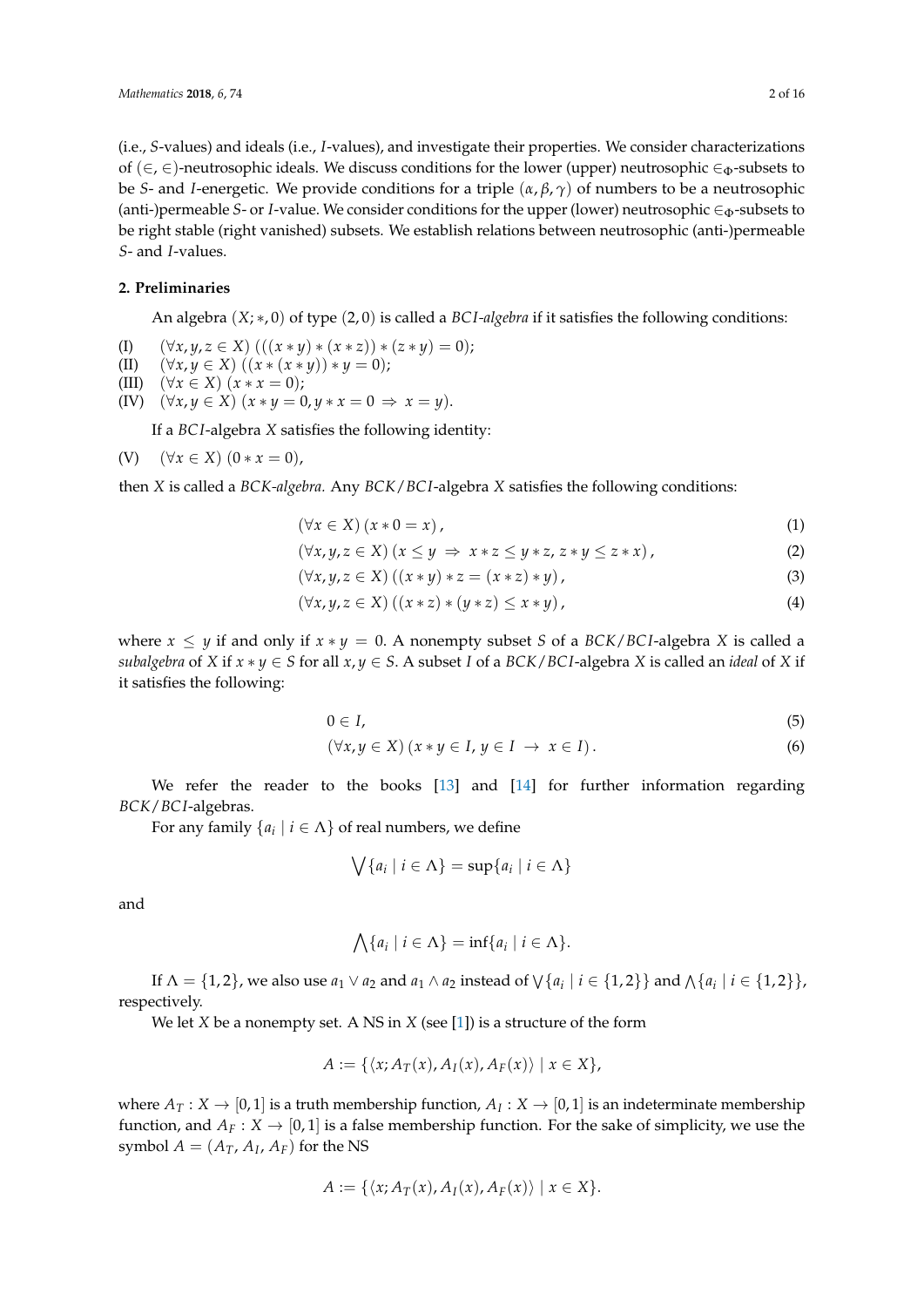A subset *A* of a *BCK*/*BC I*-algebra *X* is said to be *S*-energetic (see [\[8\]](#page-14-5)) if it satisfies

$$
(\forall x, y \in X) (x * y \in A \implies \{x, y\} \cap A \neq \emptyset).
$$
\n
$$
(7)
$$

A subset *A* of a *BCK*/*BC I*-algebra *X* is said to be *I-energetic* (see [\[8\]](#page-14-5)) if it satisfies

$$
(\forall x, y \in X) (y \in A \Rightarrow \{x, y * x\} \cap A \neq \emptyset).
$$
\n
$$
(8)
$$

A subset *A* of a *BCK*/*BC I*-algebra *X* is said to be *right vanished* (see [\[8\]](#page-14-5)) if it satisfies

$$
(\forall x, y \in X) (x * y \in A \Rightarrow x \in A).
$$
\n(9)

A subset *A* of a *BCK*/*BCI*-algebra *X* is said to be *right stable* (see [\[8\]](#page-14-5)) if  $A * X := \{a * x \mid a \in X\}$ *A*,  $x \in X$   $\subseteq$  *A*.

### **3. Neutrosophic Permeable Values**

Given a NS  $A=(A_T,A_I,A_F)$  in a set  $X$ ,  $\alpha,\beta\in(0,1]$  and  $\gamma\in[0,1)$ , we consider the following sets:

$$
U_{T}^{\in}(A;\alpha) = \{x \in X \mid A_{T}(x) \geq \alpha\}, U_{T}^{\in}(A;\alpha)^{*} = \{x \in X \mid A_{T}(x) > \alpha\},
$$
  
\n
$$
U_{I}^{\in}(A;\beta) = \{x \in X \mid A_{I}(x) \geq \beta\}, U_{I}^{\in}(A;\beta)^{*} = \{x \in X \mid A_{I}(x) > \beta\},
$$
  
\n
$$
U_{F}^{\in}(A;\gamma) = \{x \in X \mid A_{F}(x) \leq \gamma\}, U_{F}^{\in}(A;\gamma)^{*} = \{x \in X \mid A_{F}(x) < \gamma\},
$$
  
\n
$$
L_{T}^{\in}(A;\alpha) = \{x \in X \mid A_{T}(x) \leq \alpha\}, L_{T}^{\in}(A;\alpha)^{*} = \{x \in X \mid A_{T}(x) < \alpha\},
$$
  
\n
$$
L_{I}^{\in}(A;\beta) = \{x \in X \mid A_{I}(x) \leq \beta\}, L_{I}^{\in}(A;\beta)^{*} = \{x \in X \mid A_{I}(x) < \beta\},
$$
  
\n
$$
L_{F}^{\in}(A;\gamma) = \{x \in X \mid A_{F}(x) \geq \gamma\}, L_{F}^{\in}(A;\gamma)^{*} = \{x \in X \mid A_{F}(x) > \gamma\}.
$$

We say  $U_T^\in(A;\alpha)$ ,  $U_I^\in(A;\beta)$ , and  $U_F^\in(A;\gamma)$  are upper neutrosophic  $\in_\Phi$ -subsets of X, and  $L_T^\in(A;\alpha)$ ,  $L^{\in}_{I}(A;\beta)$ , and  $L^{\in}_{F}(A;\gamma)$  are lower neutrosophic  $\in_{\Phi}$ -subsets of X, where  $\Phi\in\{T,I,F\}.$  We say  $U^{\in}_{T}(A;\alpha)^{*}$ ,  $U_I^{\in}(A;\beta)^*$ , and  $U_F^{\in}(A;\gamma)^*$  are strong upper neutrosophic  $\in_{\Phi}$ -subsets of X, and  $L^{\in}_{T}(A;\alpha)^*$ ,  $L^{\in}_{I}(A;\beta)^*$ , and  $L_F^{\infty}(A; \gamma)^*$  are *strong lower neutrosophic*  $\in_{\Phi}$ -*subsets* of *X*, where  $\Phi \in \{T, I, F\}$ .

**Definition 1** ([\[7\]](#page-14-4)). *A NS*  $A = (A_T, A_I, A_F)$  *in a BCK*/*BCI-algebra X is called an* ( $\in$ ,  $\in$ )*neutrosophic subalgebra of X if the following assertions are valid:*

$$
x \in U_T^{\in}(A; \alpha_x), y \in U_T^{\in}(A; \alpha_y) \Rightarrow x * y \in U_T^{\in}(A; \alpha_x \wedge \alpha_y),
$$
  
\n
$$
x \in U_T^{\in}(A; \beta_x), y \in U_T^{\in}(A; \beta_y) \Rightarrow x * y \in U_T^{\in}(A; \beta_x \wedge \beta_y),
$$
  
\n
$$
x \in U_F^{\in}(A; \gamma_x), y \in U_F^{\in}(A; \gamma_y) \Rightarrow x * y \in U_F^{\in}(A; \gamma_x \vee \gamma_y),
$$
  
\n(10)

*for all*  $x, y \in X$ ,  $\alpha_x, \alpha_y, \beta_x, \beta_y \in (0, 1]$  *and*  $\gamma_x, \gamma_y \in [0, 1)$ *.* 

<span id="page-2-0"></span>**Lemma 1** ([\[7\]](#page-14-4)). *A NS*  $A = (A_T, A_I, A_F)$  *in a BCK*/*BCI-algebra X is an*  $(\in, \in)$ -neutrosophic subalgebra of  $X$  *if and only if*  $A = (A_T, A_I, A_F)$  *satisfies* 

$$
(\forall x, y \in X) \left( \begin{array}{c} A_T(x * y) \geq A_T(x) \land A_T(y) \\ A_I(x * y) \geq A_I(x) \land A_I(y) \\ A_F(x * y) \leq A_F(x) \lor A_F(y) \end{array} \right). \tag{11}
$$

<span id="page-2-1"></span>**Proposition 1.** *Every* (∈, ∈)*-neutrosophic subalgebra A* = (*AT*, *A<sup>I</sup>* , *AF*) *of a BCK*/*BC I-algebra X satisfies*

$$
(\forall x \in X) (A_T(0) \ge A_T(x), A_I(0) \ge A_I(x), A_F(0) \le A_F(x)). \tag{12}
$$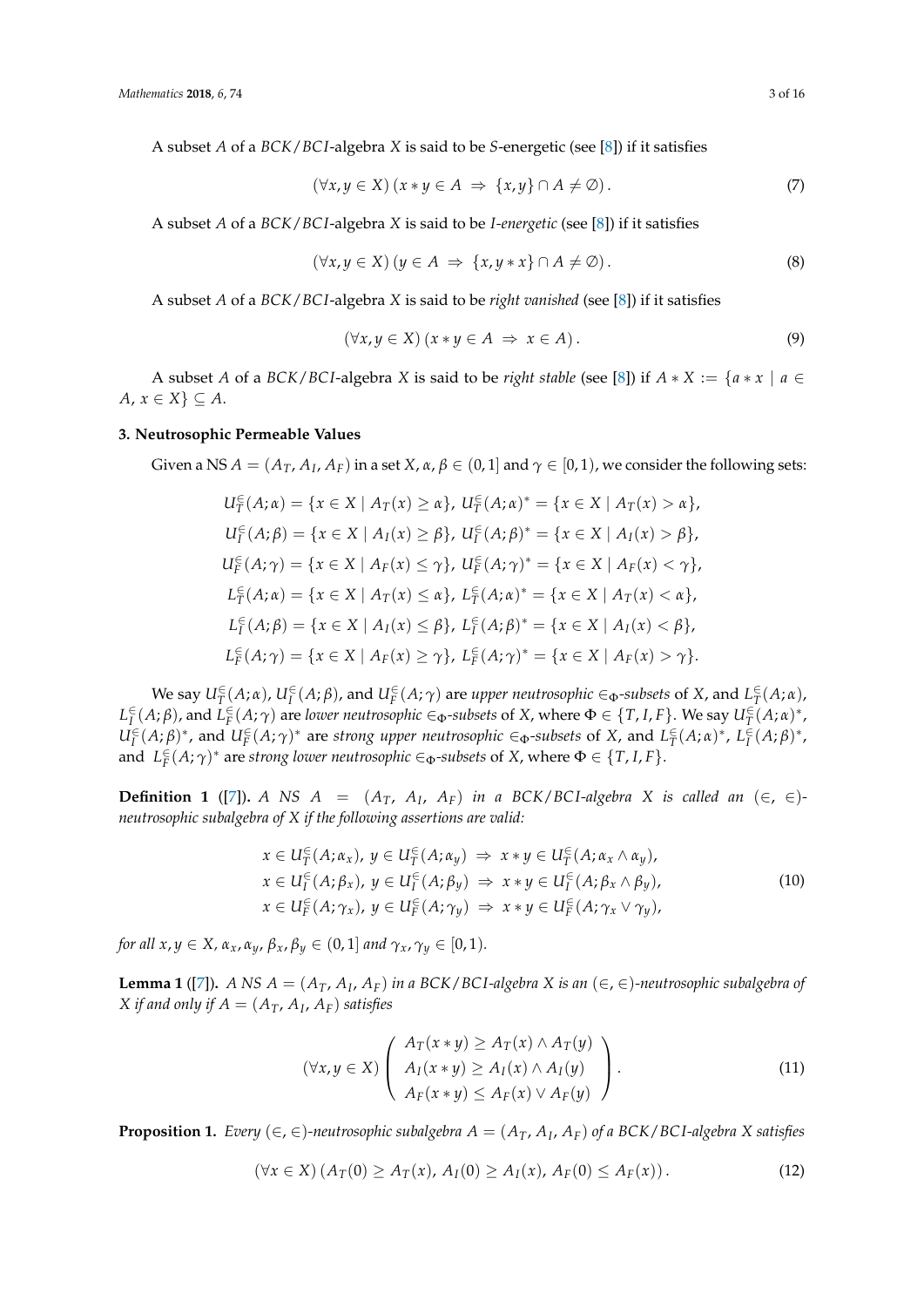**Proof.** Straightforward. □

<span id="page-3-0"></span>**Theorem 1.** If  $A = (A_T, A_I, A_F)$  is an  $(\in, \in)$ -neutrosophic subalgebra of a BCK/BCI-algebra X, then the *lower neutrosophic*  $\in_{\Phi}$ -subsets of *X* are *S*-energetic subsets of *X*, where  $\Phi \in \{T, I, F\}$ *.* 

**Proof.** Let  $x, y \in X$  and  $\alpha \in (0, 1]$  be such that  $x * y \in L^{\infty}_T(A; \alpha)$ . Then

$$
\alpha \geq A_T(x*y) \geq A_T(x) \wedge A_T(y),
$$

and thus  $A_T(x) \le \alpha$  or  $A_T(y) \le \alpha$ ; that is,  $x \in L^{\infty}_T(A; \alpha)$  or  $y \in L^{\infty}_T(A; \alpha)$ . Thus  $\{x, y\} \cap L^{\infty}_T(A; \alpha) \ne \emptyset$ . Therefore  $L^{\infty}_T(A; \alpha)$  is an *S*-energetic subset of *X*. Similarly, we can verify that  $L^{\infty}_I(A; \beta)$  is an *S*-energetic subset of *X*. We let  $x, y \in X$  and  $\gamma \in [0, 1)$  be such that  $x * y \in L_F^{\infty}(A; \gamma)$ . Then

$$
\gamma \leq A_F(x*y) \leq A_F(x) \vee A_F(y).
$$

It follows that  $A_F(x) \geq \gamma$  or  $A_F(y) \geq \gamma$ ; that is,  $x \in L_F^{\infty}(A; \gamma)$  or  $y \in L_F^{\infty}(A; \gamma)$ . Hence  $\{x, y\} \cap$  $L_F^{\infty}(A; \gamma) \neq \emptyset$ , and therefore  $L_F^{\infty}(A; \gamma)$  is an *S*-energetic subset of *X*.

**Corollary 1.** *If*  $A = (A_T, A_I, A_F)$  *is an*  $(\in, \in)$ -neutrosophic subalgebra of a BCK/BCI-algebra X, then the *strong lower neutrosophic*  $\in_{\Phi}$ *-subsets of X are S-energetic subsets of X, where*  $\Phi \in \{T, I, F\}$ *.* 

#### **Proof.** Straightforward. □

The converse of Theorem [1](#page-3-0) is not true, as seen in the following example.

<span id="page-3-1"></span>**Example [1](#page-3-1).** *Consider a BCK-algebra*  $X = \{0, 1, 2, 3, 4\}$  *with the binary operation*  $*$  *that is given in Table* 1 *(see [\[14\]](#page-15-2)).*

| * |  |  |   |
|---|--|--|---|
|   |  |  | 0 |
| 1 |  |  | 0 |
| n |  |  |   |
| 3 |  |  |   |
|   |  |  | D |

**Table 1.** Cayley table for the binary operation "∗".

<span id="page-3-2"></span>Let  $A = (A_T, A_I, A_F)$  be a NS in X that is given in Table [2.](#page-3-2)

**Table 2.** Tabulation representation of  $A = (A_T, A_I, A_F)$ .

| X | $A_T(x)$ | $A_I(x)$ | $A_F(x)$ |
|---|----------|----------|----------|
| 0 | 0.6      | 0.8      | 0.2      |
|   | 0.4      | 0.5      | 0.7      |
| 2 | 0.4      | 0.5      | 0.6      |
| 3 | 0.4      | 0.5      | 0.5      |
|   | 0.7      | 0.8      | 0.2      |

If  $\alpha \in [0.4, 0.6)$ ,  $\beta \in [0.5, 0.8)$ , and  $\gamma \in (0.2, 0.5]$ , then  $L^{\infty}_{T}(A; \alpha) = \{1, 2, 3\}$ ,  $L^{\infty}_{I}(A; \beta) = \{1, 2, 3\}$ , *and*  $L_F^{\infty}(A; \gamma) = \{1, 2, 3\}$  *are S-energetic subsets of X. Because* 

$$
A_T(4*4) = A_T(0) = 0.6 \ngeq 0.7 = A_T(4) \land A_T(4)
$$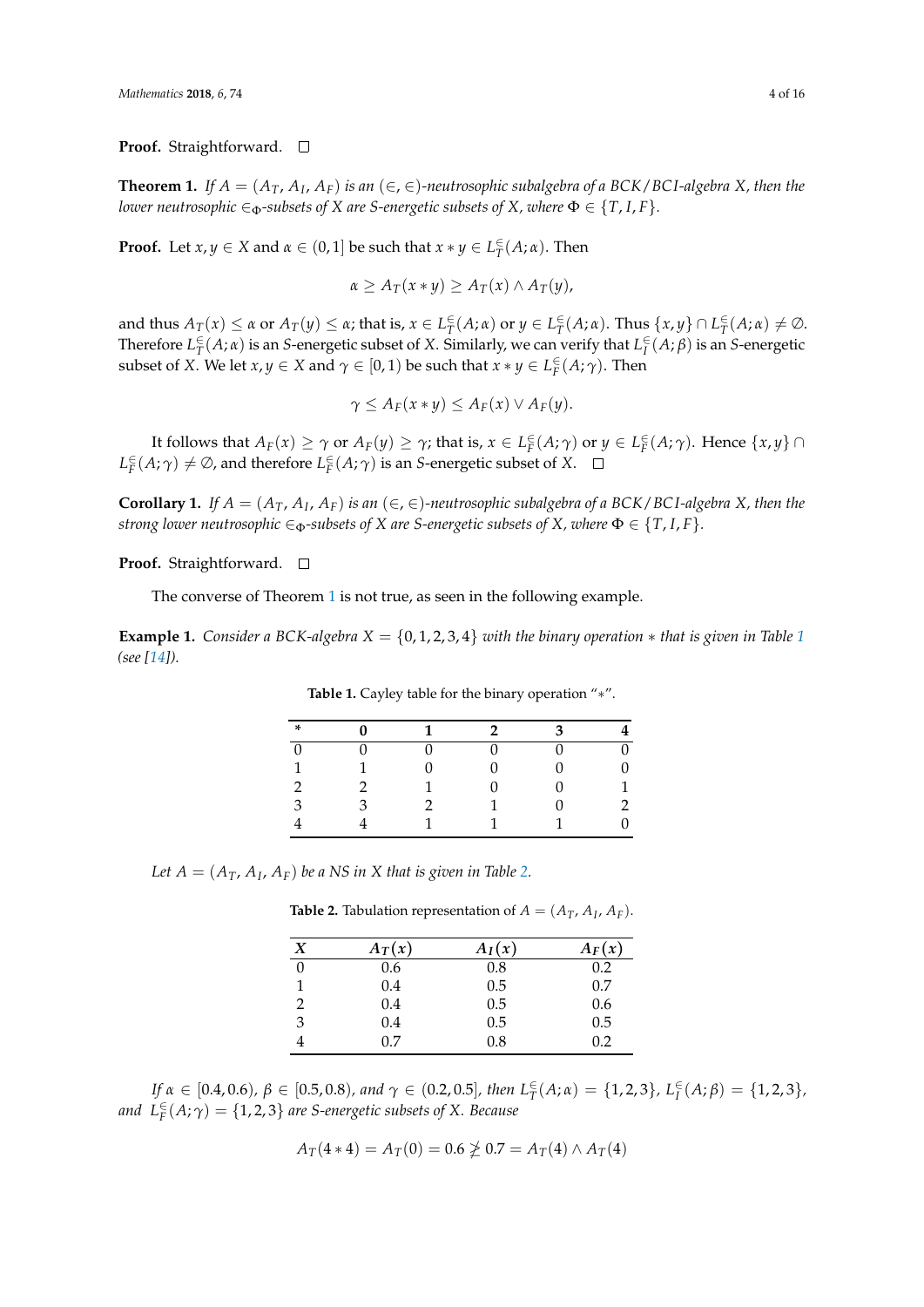*and/or*

$$
A_F(3*2) = A_F(1) = 0.7 \nleq 0.6 = A_F(3) \vee A_F(2),
$$

*it follows from Lemma* [1](#page-2-0) *that A*  $=$   $(A_T,$   $A_I,$   $A_F)$  *is not an*  $(\in,$   $\in$   $)$ -neutrosophic subalgebra of X.

**Definition 2.** Let  $A = (A_T, A_I, A_F)$  be a NS in a BCK/BCI-algebra X and  $(\alpha, \beta, \gamma) \in \Lambda_T \times \Lambda_I \times \Lambda_F$ , *where* Λ*T*, Λ*<sup>I</sup> , and* Λ*<sup>F</sup> are subsets of* [0, 1]*. Then* (*α*, *β*, *γ*) *is called a neutrosophic permeable S-value for*  $A = (A_T, A_I, A_F)$  *if the following assertion is valid:* 

$$
(\forall x, y \in X) \left( \begin{array}{c} x * y \in U_{T}^{\in}(A; \alpha) \Rightarrow A_{T}(x) \lor A_{T}(y) \geq \alpha, \\ x * y \in U_{F}^{\in}(A; \beta) \Rightarrow A_{I}(x) \lor A_{I}(y) \geq \beta, \\ x * y \in U_{F}^{\in}(A; \gamma) \Rightarrow A_{F}(x) \land A_{F}(y) \leq \gamma \end{array} \right)
$$
(13)

<span id="page-4-3"></span><span id="page-4-0"></span>**Example 2.** *Let*  $X = \{0, 1, 2, 3, 4\}$  *be a set with the binary operation*  $*$  *that is given in Table [3.](#page-4-0)* 

| ∗ |  | 2 |   |
|---|--|---|---|
|   |  |   | 0 |
| 1 |  |   | 0 |
|   |  |   | 0 |
| 3 |  |   | 3 |
|   |  |   | 0 |

<span id="page-4-2"></span>**Table 3.** Cayley table for the binary operation "∗".

<span id="page-4-1"></span>*Then*  $(X, *, 0)$  *is a BCK-algebra (see [\[14\]](#page-15-2)). Let*  $A = (A_T, A_I, A_F)$  *be a NS in X that is given in Table [4.](#page-4-1)* 

| X        | $A_T(x)$ | $A_I(x)$ | $A_F(x)$ |
|----------|----------|----------|----------|
| $\Omega$ | 0.2      | 0.3      | 0.7      |
| 1        | 0.6      | 0.4      | 0.6      |
| 2        | 0.5      | 0.3      | 0.4      |
| 3        | 0.4      | 0.8      | 0.5      |
|          | 0.7      | 0.6      | 0.2      |

**Table 4.** Tabulation representation of  $A = (A_T, A_I, A_F)$ .

*It is routine to verify that*  $(\alpha, \beta, \gamma) \in (0, 2, 1] \times (0.3, 1] \times [0, 0.7)$  *is a neutrosophic permeable S-value for*  $A = (A_T, A_I, A_F)$ .

**Theorem 2.** Let  $A = (A_T, A_I, A_F)$  be a NS in a BCK/BCI-algebra X and  $(\alpha, \beta, \gamma) \in \Lambda_T \times \Lambda_I \times \Lambda_F$ ,  $\alpha$  *where*  $\Lambda_T$ ,  $\Lambda_I$ , and  $\Lambda_F$  are subsets of [0, 1]. If  $A=(A_T,A_I,A_F)$  satisfies the following condition:

$$
(\forall x, y \in X) \left( \begin{array}{c} A_T(x * y) \leq A_T(x) \vee A_T(y) \\ A_I(x * y) \leq A_I(x) \vee A_I(y) \\ A_F(x * y) \geq A_F(x) \wedge A_F(y) \end{array} \right), \tag{14}
$$

*then*  $(α, β, γ)$  *is a neutrosophic permeable S-value for*  $A = (A_T, A_I, A_F)$ *.* 

**Proof.** Let  $x, y \in X$  be such that  $x * y \in U_T^{\infty}(A; \alpha)$ . Then

<span id="page-4-4"></span>
$$
\alpha \leq A_T(x*y) \leq A_T(x) \vee A_T(y).
$$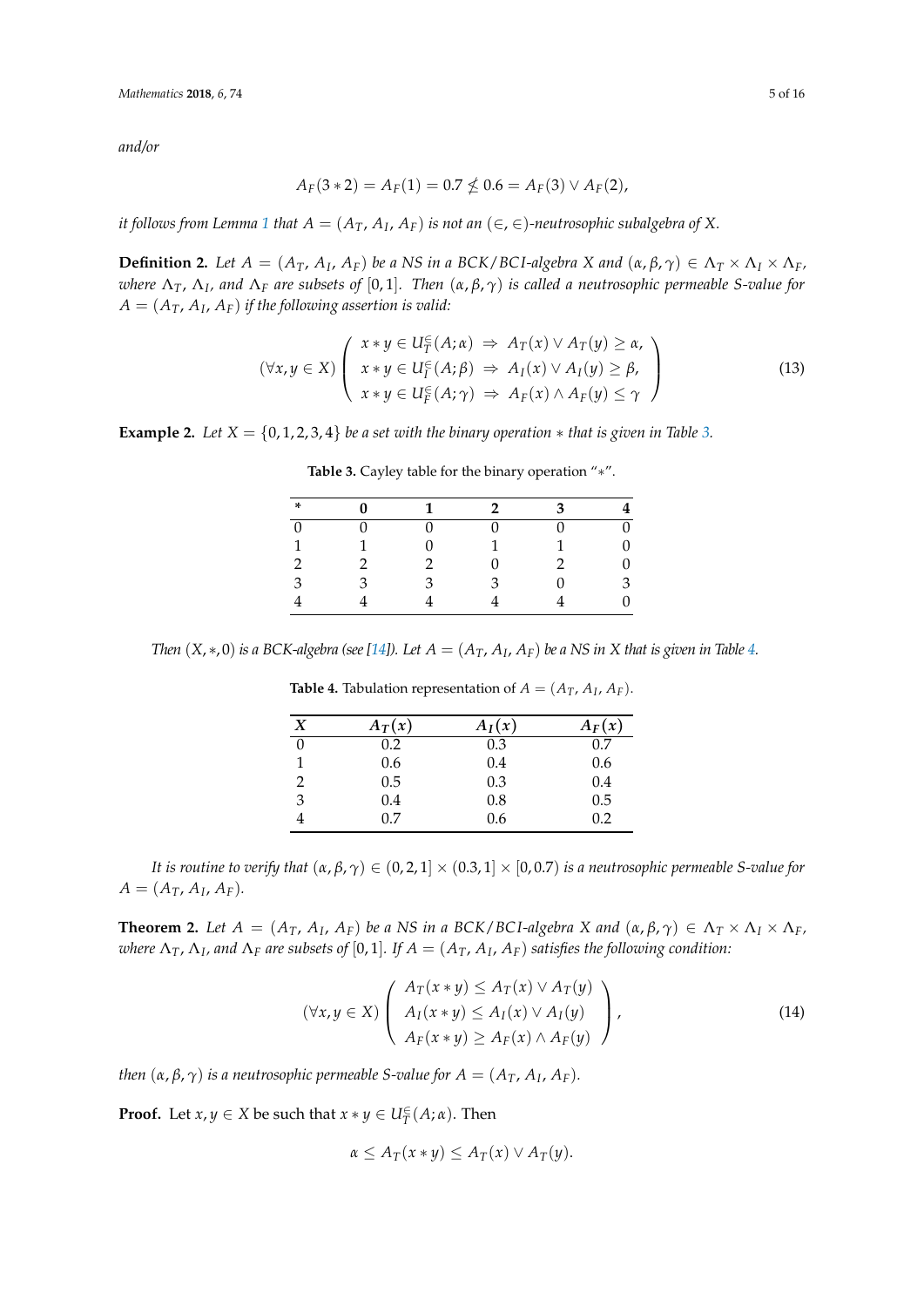Similarly, if  $x * y \in U_I^{\in}(A;\beta)$  for  $x,y \in X$ , then  $A_I(x) \vee A_I(y) \ge \beta$ . Now, let  $a,b \in X$  be such that  $a * b \in U_F^{\infty}(A; \gamma)$ . Then

<span id="page-5-0"></span>
$$
\gamma \geq A_F(a * b) \geq A_F(a) \wedge A_F(b).
$$

Therefore  $(\alpha, \beta, \gamma)$  is a neutrosophic permeable *S*-value for  $A = (A_T, A_I, A_F)$ .

**Theorem 3.** Let  $A = (A_T, A_I, A_F)$  be a NS in a BCK-algebra X and  $(\alpha, \beta, \gamma) \in \Lambda_T \times \Lambda_I \times \Lambda_F$ , where  $\Lambda_T$ ,  $\Lambda_I$ , and  $\Lambda_F$  are subsets of  $[0,1]$ . If  $A=(A_T,A_I,A_F)$  satisfies the following conditions:

$$
(\forall x \in X) (A_T(0) \le A_T(x), A_I(0) \le A_I(x), A_F(0) \ge A_F(x))
$$
\n(15)

*and*

<span id="page-5-1"></span>
$$
(\forall x, y \in X) \left( \begin{array}{c} A_T(x) \leq A_T(x * y) \vee A_T(y) \\ A_I(x) \leq A_I(x * y) \vee A_I(y) \\ A_F(x) \geq A_F(x * y) \wedge A_F(y) \end{array} \right), \tag{16}
$$

*then*  $(α, β, γ)$  *is a neutrosophic permeable S-value for*  $A = (A_T, A_I, A_F)$ *.* 

**Proof.** Let  $x, y, a, b, u, v \in X$  be such that  $x * y \in U_T^{\in}(A; \alpha)$ ,  $a * b \in U_I^{\in}(A; \beta)$ , and  $u * v \in U_F^{\in}(A; \gamma)$ . Then

$$
\alpha \leq A_T(x * y) \leq A_T((x * y) * x) \vee A_T(x)
$$
  
=  $A_T((x * x) * y) \vee A_T(x) = A_T(0 * y) \vee A_T(x)$   
=  $A_T(0) \vee A_T(x) = A_T(x)$ ,  
 $\beta \leq A_I(a * b) \leq A_I((a * b) * a) \vee A_I(a)$   
=  $A_I((a * a) * b) \vee A_I(a) = A_I(0 * b) \vee A_I(a)$   
=  $A_I(0) \vee A_I(a) = A_I(a)$ ,

and

$$
\gamma \ge A_F(u * v) \ge A_F((u * v) * u) \wedge A_F(u)
$$
  
=  $A_F((u * u) * v) \wedge A_F(u) = A_F(0 * v) \wedge A_F(v)$   
=  $A_F(0) \wedge A_F(v) = A_F(v)$ 

by Equations  $(3)$ ,  $(V)$ ,  $(15)$ , and  $(16)$ . It follows that

$$
A_T(x) \lor A_T(y) \ge A_T(x) \ge \alpha,
$$
  
\n
$$
A_I(a) \lor A_I(b) \ge A_I(a) \ge \beta,
$$
  
\n
$$
A_F(u) \land A_F(v) \le A_F(u) \le \gamma.
$$

Therefore  $(\alpha, \beta, \gamma)$  is a neutrosophic permeable *S*-value for  $A = (A_T, A_I, A_F)$ .

**Theorem 4.** Let  $A = (A_T, A_I, A_F)$  be a NS in a BCK/BCI-algebra X and  $(\alpha, \beta, \gamma) \in \Lambda_T \times \Lambda_I \times \Lambda_F$ , where  $\Lambda_T$ ,  $\Lambda_I$ , and  $\Lambda_F$  are subsets of  $[0,1]$ . If  $(\alpha,\beta,\gamma)$  is a neutrosophic permeable S-value for  $A=(A_T,A_I)$ , *A*<sub>*F*</sub>)*, then upper neutrosophic*  $\in_{\Phi}$ *-subsets of X are S-energetic where*  $\Phi \in \{T, I, F\}$ *.*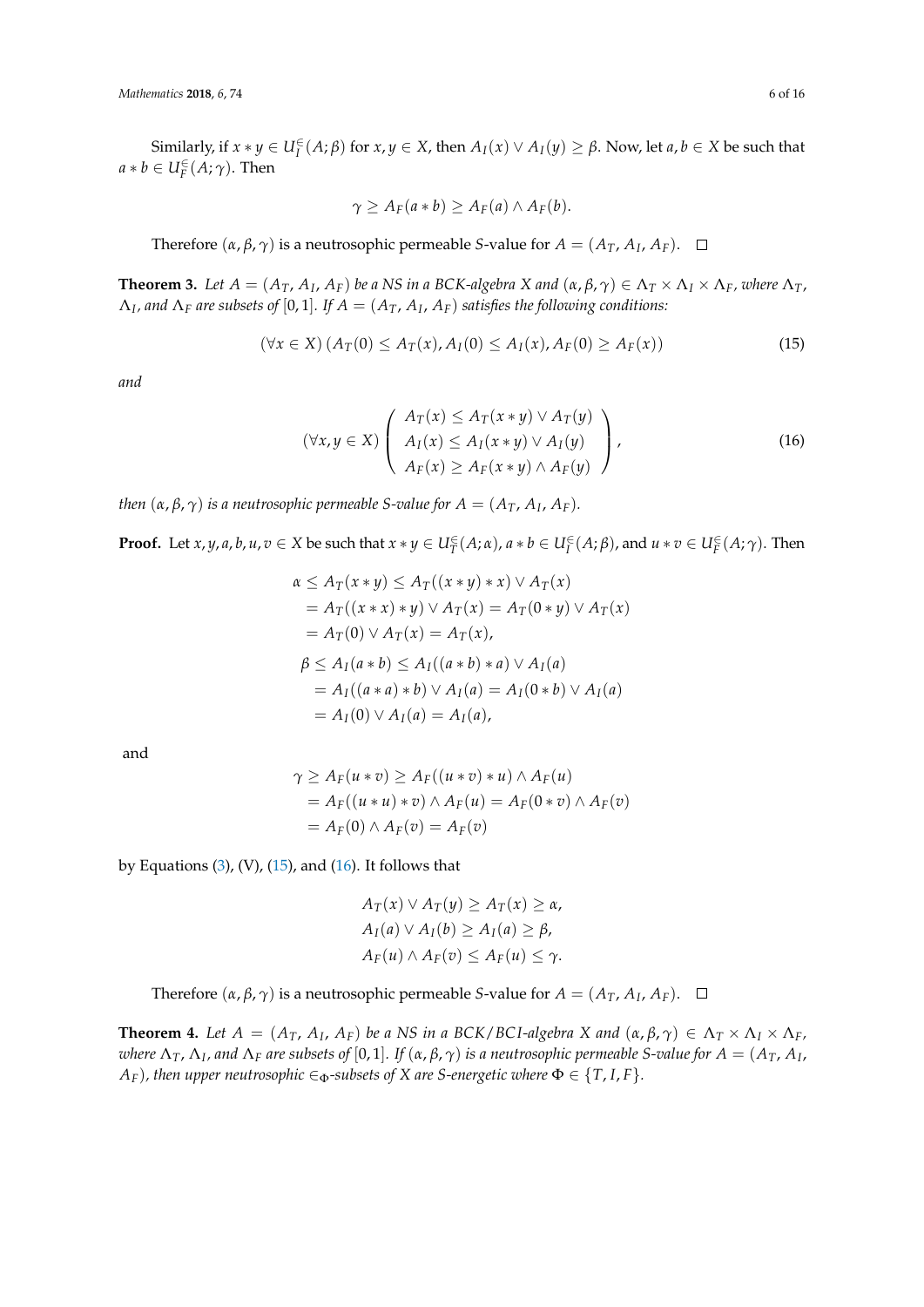**Proof.** Let  $x, y, a, b, u, v \in X$  be such that  $x * y \in U_T^{\in}(A; \alpha)$ ,  $a * b \in U_I^{\in}(A; \beta)$ , and  $u * v \in U_F^{\in}(A; \gamma)$ . Using Equation [\(13\)](#page-4-2), we have  $A_T(x) \vee A_T(y) \ge \alpha$ ,  $A_I(a) \vee A_I(b) \ge \beta$ , and  $A_F(u) \wedge A_F(v) \le \gamma$ . It follows that

$$
A_T(x) \ge \alpha \text{ or } A_T(y) \ge \alpha, \text{ that is, } x \in U_T^{\in}(A; \alpha) \text{ or } y \in U_T^{\in}(A; \alpha);
$$
  

$$
A_I(a) \ge \beta \text{ or } A_I(b) \ge \beta, \text{ that is, } a \in U_I^{\in}(A; \beta) \text{ or } b \in U_I^{\in}(A; \beta);
$$

and

$$
A_F(u) \leq \gamma
$$
 or  $A_F(v) \leq \gamma$ , that is,  $u \in U_F^{\in}(A; \gamma)$  or  $v \in U_F^{\in}(A; \gamma)$ .

 $Hence \{x, y\} \cap U_T^{\in}(A; \alpha) \neq \emptyset$ ,  $\{a, b\} \cap U_T^{\in}(A; \beta) \neq \emptyset$ , and  $\{u, v\} \cap U_F^{\in}(A; \gamma) \neq \emptyset$ . Therefore  $U^{\in}_{T}(A;\alpha)$ ,  $U^{\in}_{I}(A;\beta)$ , and  $U^{\in}_{F}(A;\gamma)$  are *S*-energetic subsets of *X*.

**Definition 3.** Let  $A = (A_T, A_I, A_F)$  be a NS in a BCK/BCI-algebra X and  $(\alpha, \beta, \gamma) \in \Lambda_T \times \Lambda_I \times \Lambda_F$ , *where* Λ*T*, Λ*<sup>I</sup> , and* Λ*<sup>F</sup> are subsets of* [0, 1]*. Then* (*α*, *β*, *γ*) *is called a neutrosophic anti-permeable S-value for*  $A = (A_T, A_I, A_F)$  *if the following assertion is valid:* 

$$
(\forall x, y \in X) \left( \begin{array}{c} x * y \in L^{\infty}_{T}(A; \alpha) \Rightarrow A_{T}(x) \land A_{T}(y) \leq \alpha, \\ x * y \in L^{\infty}_{T}(A; \beta) \Rightarrow A_{I}(x) \land A_{I}(y) \leq \beta, \\ x * y \in L^{\infty}_{F}(A; \gamma) \Rightarrow A_{F}(x) \lor A_{F}(y) \geq \gamma \end{array} \right).
$$
\n(17)

<span id="page-6-0"></span>**Example 3.** *Let*  $X = \{0, 1, 2, 3, 4\}$  *be a set with the binary operation*  $*$  *that is given in Table* [5.](#page-6-0)

|   |   | $\mathcal{P}$ | ٦ | 4                |
|---|---|---------------|---|------------------|
|   |   |               |   | $\boldsymbol{0}$ |
|   |   |               |   | 0                |
|   |   |               |   | 0                |
| 3 | κ | ٦             |   | 3                |
|   |   |               |   | 0                |
|   |   |               |   |                  |

<span id="page-6-2"></span>**Table 5.** Cayley table for the binary operation "∗".

<span id="page-6-1"></span>*Then*  $(X, *, 0)$  *is a BCK-algebra (see [\[14\]](#page-15-2)). Let*  $A = (A_T, A_I, A_F)$  *be a NS in X that is given in Table [6.](#page-6-1)* 

| X | $A_T(x)$ | $A_I(x)$ | $A_F(x)$ |
|---|----------|----------|----------|
| 0 | 0.7      | 0.6      | 0.4      |
|   | 0.4      | 0.5      | 0.6      |
| 2 | 0.4      | 0.5      | 0.6      |
| 3 | 0.5      | 0.2      | 0.7      |
|   | 0.3      | 0.3      | 0.9      |

**Table 6.** Tabulation representation of  $A = (A_T, A_I, A_F)$ .

*It is routine to verify that*  $(\alpha, \beta, \gamma) \in (0.3, 1] \times (0.2, 1] \times [0, 0.9)$  *is a neutrosophic anti-permeable S-value for*  $A = (A_T, A_I, A_F)$ *.* 

**Theorem 5.** Let  $A = (A_T, A_I, A_F)$  be a NS in a BCK/BCI-algebra X and  $(\alpha, \beta, \gamma) \in \Lambda_T \times \Lambda_I \times \Lambda_F$ , where  $\Lambda_T$ ,  $\Lambda_I$ , and  $\Lambda_F$  are subsets of  $[0,1]$ . If  $A=(A_T,A_I,A_F)$  is an  $(\in,\in)$ -neutrosophic subalgebra of X, *then*  $(α, β, γ)$  *is a neutrosophic anti-permeable S-value for*  $A = (A_T, A_I, A_F)$ *.*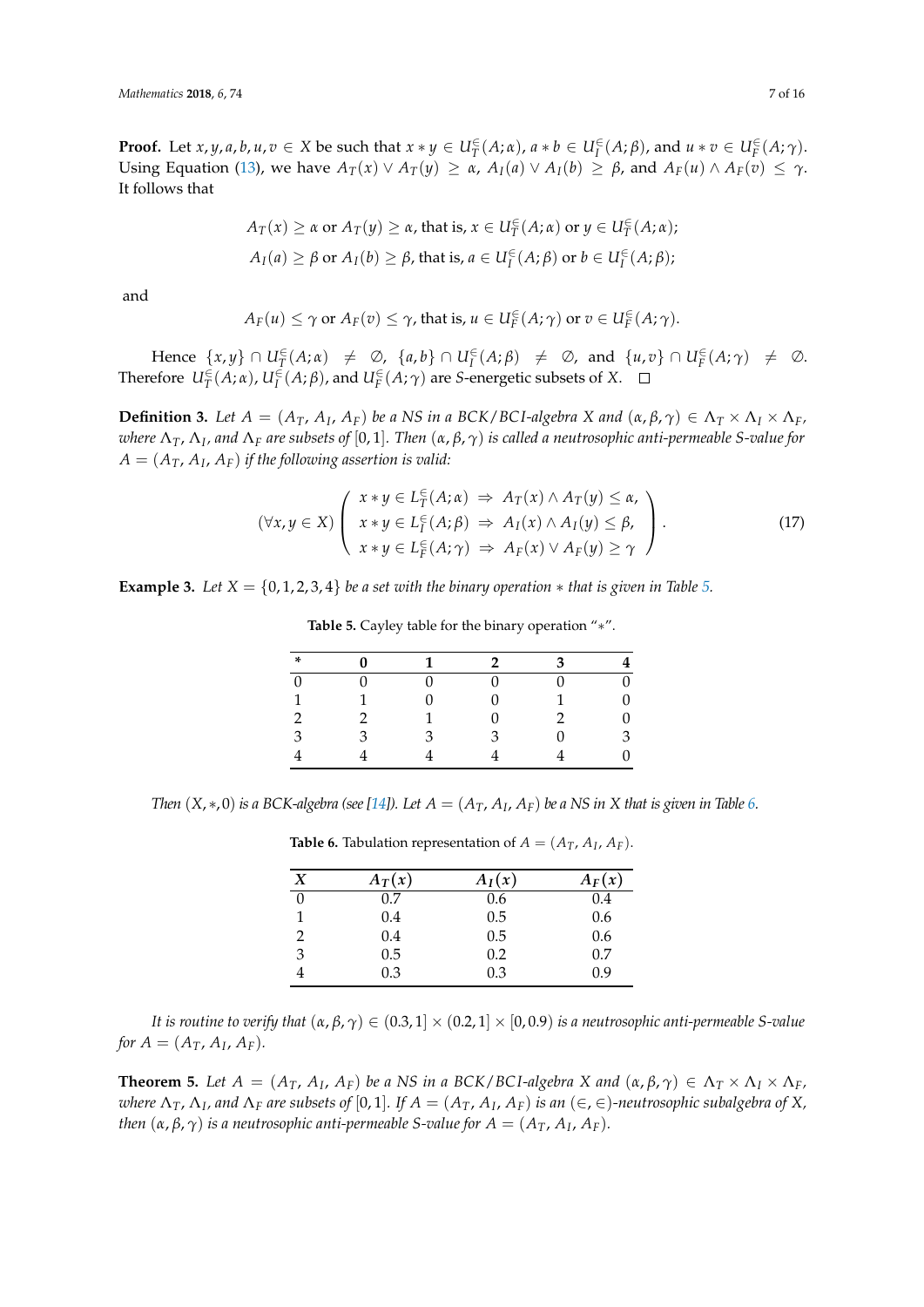**Proof.** Let  $x, y, a, b, u, v \in X$  be such that  $x * y \in L^{\infty}_T(A; \alpha)$ ,  $a * b \in L^{\infty}_I(A; \beta)$ , and  $u * v \in L^{\infty}_F(A; \gamma)$ . Using Lemma [1,](#page-2-0) we have

$$
A_T(x) \land A_T(y) \le A_T(x*y) \le \alpha,
$$
  
\n
$$
A_I(a) \land A_I(b) \le A_I(a*b) \le \beta,
$$
  
\n
$$
A_F(u) \lor A_F(v) \ge A_F(u*v) \ge \gamma,
$$

and thus  $(\alpha, \beta, \gamma)$  is a neutrosophic anti-permeable *S*-value for  $A = (A_T, A_I, A_F)$ .

**Theorem 6.** Let  $A = (A_T, A_I, A_F)$  be a NS in a BCK/BCI-algebra X and  $(\alpha, \beta, \gamma) \in \Lambda_T \times \Lambda_I \times \Lambda_F$ ,  $\alpha$  *where*  $\Lambda_T$ *,*  $\Lambda_I$ *, and*  $\Lambda_F$  *are subsets of [0,* 1]. *If*  $(\alpha, \beta, \gamma)$  *is a neutrosophic anti-permeable S-value for*  $A=(A_T,$  $A_I$ ,  $A_F$ ), then lower neutrosophic  $\in$   $_{\Phi}$ -subsets of X are S-energetic where  $\Phi$   $\in$   $\{T,I,F\}.$ 

**Proof.** Let  $x, y, a, b, u, v \in X$  be such that  $x * y \in L^{\infty}_T(A; \alpha)$ ,  $a * b \in L^{\infty}_I(A; \beta)$ , and  $u * v \in L^{\infty}_F(A; \gamma)$ . Using Equation [\(17\)](#page-6-2), we have  $A_T(x) \wedge A_T(y) \le \alpha$ ,  $A_I(a) \wedge A_I(b) \le \beta$ , and  $A_F(u) \vee A_F(v) \ge \gamma$ , which imply that

$$
A_T(x) \le \alpha \text{ or } A_T(y) \le \alpha \text{, that is, } x \in L_T^{\in}(A; \alpha) \text{ or } y \in L_T^{\in}(A; \alpha);
$$
  

$$
A_I(a) \le \beta \text{ or } A_I(b) \le \beta \text{, that is, } a \in L_I^{\in}(A; \beta) \text{ or } b \in L_I^{\in}(A; \beta);
$$

and

<span id="page-7-1"></span>
$$
A_F(u) \ge \gamma
$$
 or  $A_F(v) \ge \gamma$ , that is,  $u \in L_F^{\infty}(A; \gamma)$  or  $v \in L_F^{\infty}(A; \gamma)$ .

 $Hence \{x, y\} \cap L^{\infty}_T(A; \alpha) \neq \emptyset$ ,  $\{a, b\} \cap L^{\infty}_T(A; \beta) \neq \emptyset$ , and  $\{u, v\} \cap L^{\infty}_T(A; \gamma) \neq \emptyset$ . Therefore  $L^{\infty}_T(A; \alpha)$ ,  $L^{\infty}_I(A; \beta)$ , and  $L^{\infty}_F(A; \gamma)$  are *S*-energetic subsets of *X*.

**Definition 4.** *A NS*  $A = (A_T, A_I, A_F)$  *in a BCK*/*BCI-algebra X is called an*  $(\in, \in)$ *- neutrosophic ideal of X if the following assertions are valid:*

$$
(\forall x \in X) \left( \begin{array}{l} x \in U_{T}^{\in}(A; \alpha) \Rightarrow 0 \in U_{T}^{\in}(A; \alpha) \\ x \in U_{F}^{\in}(A; \beta) \Rightarrow 0 \in U_{F}^{\in}(A; \beta) \\ x \in U_{F}^{\in}(A; \gamma) \Rightarrow 0 \in U_{F}^{\in}(A; \gamma) \end{array} \right), \tag{18}
$$
  

$$
(\forall x, y \in X) \left( \begin{array}{l} x * y \in U_{T}^{\in}(A; \alpha_{x}), y \in U_{T}^{\in}(A; \alpha_{y}) \Rightarrow x \in U_{T}^{\in}(A; \alpha_{x} \wedge \alpha_{y}) \\ x * y \in U_{F}^{\in}(A; \beta_{x}), y \in U_{F}^{\in}(A; \beta_{y}) \Rightarrow x \in U_{F}^{\in}(A; \beta_{x} \wedge \beta_{y}) \\ x * y \in U_{F}^{\in}(A; \gamma_{x}), y \in U_{F}^{\in}(A; \gamma_{y}) \Rightarrow x \in U_{F}^{\in}(A; \gamma_{x} \vee \gamma_{y}) \end{array} \right), \tag{19}
$$

*for all*  $\alpha$ ,  $\beta$ ,  $\alpha$ <sub>*x*</sub>,  $\alpha$ <sub>*y*</sub>,  $\beta$ <sub>*x*</sub>,  $\beta$ <sub>*y*</sub>  $\in$   $(0, 1]$  *and*  $\gamma$ ,  $\gamma$ <sub>*x*</sub>,  $\gamma$ <sub>*y*</sub>  $\in$   $[0, 1)$ *.* 

<span id="page-7-2"></span>**Theorem 7.** A NS  $A = (A_T, A_I, A_F)$  in a BCK/BCI-algebra  $X$  is an  $(\in, \in)$ -neutrosophic ideal of  $X$  if and *only if*  $A = (A_T, A_I, A_F)$  *satisfies* 

<span id="page-7-3"></span><span id="page-7-0"></span>
$$
(\forall x, y \in X) \left( \begin{array}{c} A_T(0) \ge A_T(x) \ge A_T(x * y) \land A_T(y) \\ A_I(0) \ge A_I(x) \ge A_I(x * y) \land A_I(y) \\ A_F(0) \le A_F(x) \le A_F(x * y) \lor A_F(y) \end{array} \right).
$$
 (20)

**Proof.** Assume that Equation [\(20\)](#page-7-0) is valid, and let  $x \in U_T^{\infty}(A; \alpha)$ ,  $a \in U_T^{\infty}(A; \beta)$ , and  $u \in U_F^{\infty}(A; \gamma)$ for any  $x, a, u \in X$ ,  $\alpha, \beta \in (0,1]$  and  $\gamma \in [0,1)$ . Then  $A_T(0) \ge A_T(x) \ge \alpha$ ,  $A_T(0) \ge A_T(a) \ge \beta$ , and  $A_F(0) \leq A_F(u) \leq \gamma$ . Hence  $0 \in U_T^{\infty}(A;\alpha)$ ,  $0 \in U_I^{\infty}(A;\beta)$ , and  $0 \in U_F^{\infty}(A;\gamma)$ , and thus Equation [\(18\)](#page-7-1) is valid. Let  $x, y, a, b, u, v \in X$  be such that  $x * y \in U_T^{\in}(A; \alpha_x)$ ,  $y \in U_T^{\in}(A; \alpha_y)$ ,  $a*b\in U_I^\in(A;\beta_a)$ ,  $b\in U_I^\in(A;\beta_b)$ ,  $u*v\in U_F^\in(A;\gamma_u)$ , and  $v\in U_F^\in(A;\gamma_v)$  for all  $\alpha_x,\alpha_y,\beta_a,\beta_b\in(0,1]$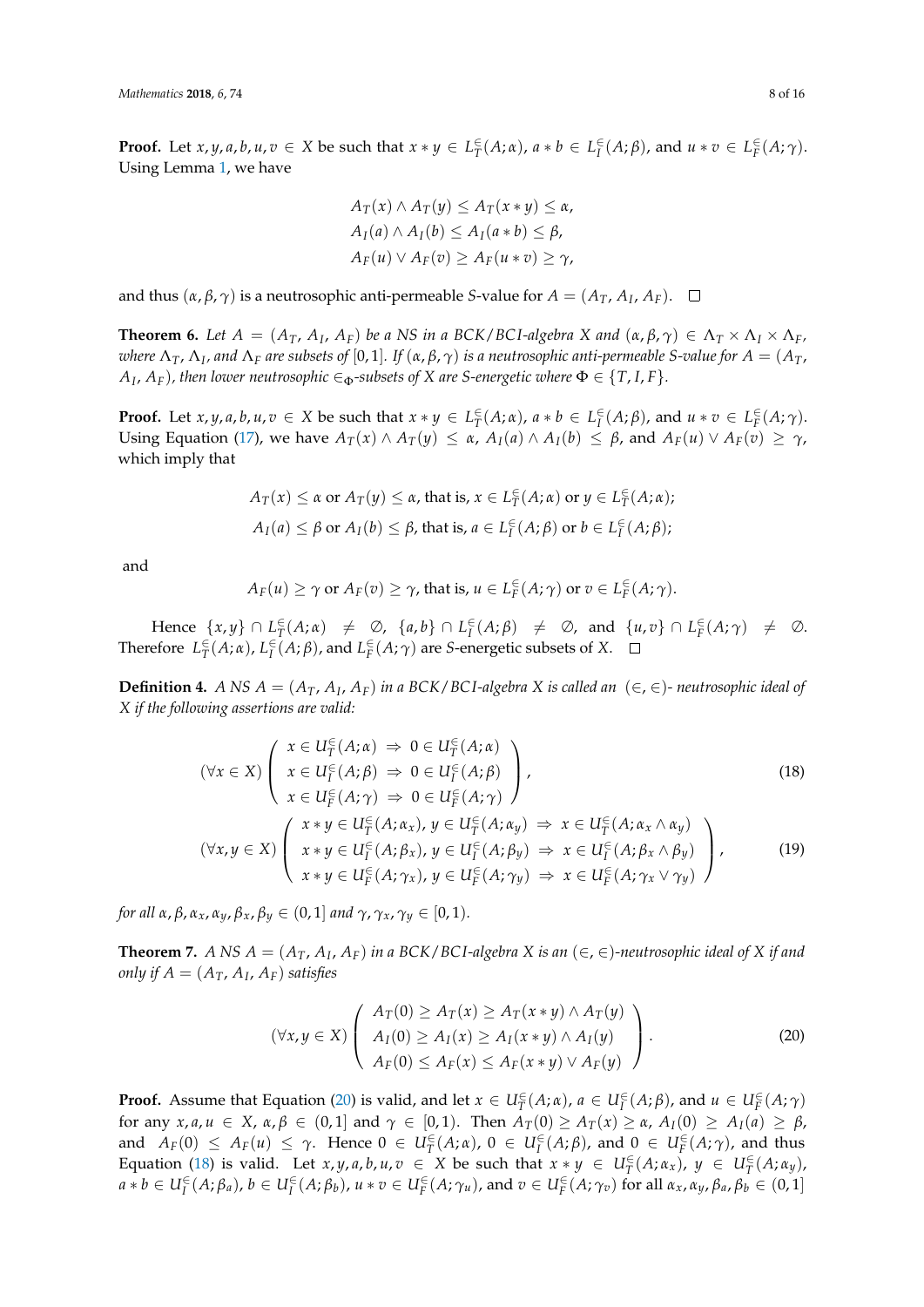and  $\gamma_u, \gamma_v \in [0,1)$ . Then  $A_T(x * y) \ge \alpha_x$ ,  $A_T(y) \ge \alpha_y$ ,  $A_I(a * b) \ge \beta_a$ ,  $A_I(b) \ge \beta_b$ ,  $A_F(u * v) \le \gamma_u$ , and  $A_F(v) \leq \gamma_v$ . It follows from Equation [\(20\)](#page-7-0) that

$$
A_T(x) \ge A_T(x * y) \land A_T(y) \ge \alpha_x \land \alpha_y,
$$
  
\n
$$
A_I(a) \ge A_I(a * b) \land A_I(b) \ge \beta_a \land \beta_b,
$$
  
\n
$$
A_F(u) \le A_F(u * v) \lor A_F(v) \le \gamma_u \lor \gamma_v.
$$

Hence  $x \in U_T^\in(A; \alpha_x \wedge \alpha_y)$ ,  $a \in U_I^\in(A; \beta_a \wedge \beta_b)$ , and  $u \in U_F^\in(A; \gamma_u \vee \gamma_v)$ . Therefore  $A = (A_T, A_I, A_I)$  $A_F$ ) is an ( $\in$ ,  $\in$ )-neutrosophic ideal of *X*.

Conversely, let  $A = (A_T, A_I, A_F)$  be an  $(\in, \in)$ -neutrosophic ideal of *X*. If there exists  $x_0 \in X$ such that  $A_T(0) < A_T(x_0)$ , then  $x_0 \in U_T^{\in}(A;\alpha)$  and  $0 \notin U_T^{\in}(A;\alpha)$ , where  $\alpha = A_T(x_0)$ . This is a contradiction, and thus  $A_T(0) \ge A_T(x)$  for all  $x \in X$ . Assume that  $A_T(x_0) < A_T(x_0 * y_0) \wedge A_T(y_0)$  for some  $x_0, y_0 \in X$ . Taking  $\alpha := A_T(x_0 * y_0) \wedge A_T(y_0)$  implies that  $x_0 * y_0 \in U_T^{\infty}(A; \alpha)$  and  $y_0 \in U_T^{\infty}(A; \alpha)$ ; but  $x_0 \notin U_T^{\in}(A; \alpha)$ . This is a contradiction, and thus  $A_T(x) \geq A_T(x * y) \wedge A_T(y)$  for all  $x, y \in X$ . Similarly, we can verify that  $A_I(0) \ge A_I(x) \ge A_I(x * y) \wedge A_I(y)$  for all  $x, y \in X$ . Now, suppose that  $A_F(0) > A_F(a)$  for some  $a \in X$ . Then  $a \in U_F^{\in}(A; \gamma)$  and  $0 \notin U_F^{\in}(A; \gamma)$  by taking  $\gamma = A_F(a)$ . This is impossible, and thus  $A_F(0) \leq A_F(x)$  for all  $x \in X$ . Suppose there exist  $a_0, b_0 \in X$  such that  $A_F(a_0) > A_F(a_0 * b_0) \vee A_F(b_0)$ , and take  $\gamma := A_F(a_0 * b_0) \vee A_F(b_0)$ . Then  $a_0 * b_0 \in U_F^{\infty}(A; \gamma)$ ,  $b_0\in U_F^\in(A;\gamma)$ , and  $a_0\notin U_F^\in(A;\gamma)$ , which is a contradiction. Thus  $A_F(x)\leq A_F(x*y)\vee A_F(y)$  for all *x*, *y* ∈ *X*. Therefore  $A = (A_T, A_I, A_F)$  satisfies Equation [\(20\)](#page-7-0).

<span id="page-8-0"></span>**Lemma 2.** *Every* (∈, ∈)-neutrosophic ideal  $A = (A_T, A_I, A_F)$  of a BCK/BCI-algebra X satisfies

$$
(\forall x, y \in X) (x \leq y \Rightarrow A_T(x) \geq A_T(y), A_I(x) \geq A_I(y), A_F(x) \leq A_F(y)). \tag{21}
$$

**Proof.** Let *x*, *y*  $\in$  *X* be such that *x*  $\leq$  *y*. Then *x*  $*$  *y* = 0, and thus

$$
A_T(x) \ge A_T(x*y) \land A_T(y) = A_T(0) \land A_T(y) = A_T(y),
$$
  
\n
$$
A_I(x) \ge A_I(x*y) \land A_I(y) = A_I(0) \land A_I(y) = A_I(y),
$$
  
\n
$$
A_F(x) \le A_F(x*y) \lor A_F(y) = A_F(0) \lor A_F(y) = A_F(y),
$$

by Equation [\(20\)](#page-7-0). This completes the proof.  $\Box$ 

**Theorem 8.** A NS  $A = (A_T, A_I, A_F)$  in a BCK-algebra  $X$  is an  $(\in, \in)$ -neutrosophic ideal of  $X$  if and only if  $A = (A_T, A_I, A_F)$  *satisfies* 

$$
(\forall x, y, z \in X) \left( x \ast y \leq z \implies \begin{cases} A_T(x) \geq A_T(y) \land A_T(z) \\ A_I(x) \geq A_I(y) \land A_I(z) \\ A_F(x) \leq A_F(y) \lor A_F(z) \end{cases} \right) \tag{22}
$$

**Proof.** Let  $A = (A_T, A_I, A_F)$  be an  $(\in, \in)$ -neutrosophic ideal of *X*, and let *x*, *y*, *z*  $\in$  *X* be such that  $x * y \leq z$ . Using Theorem [7](#page-7-2) and Lemma [2,](#page-8-0) we have

<span id="page-8-1"></span>
$$
A_T(x) \ge A_T(x * y) \land A_T(y) \ge A_T(y) \land A_T(z),
$$
  
\n
$$
A_I(x) \ge A_I(x * y) \land A_I(y) \ge A_I(y) \land A_I(z),
$$
  
\n
$$
A_F(x) \le A_F(x * y) \lor A_F(y) \le A_F(y) \lor A_F(z).
$$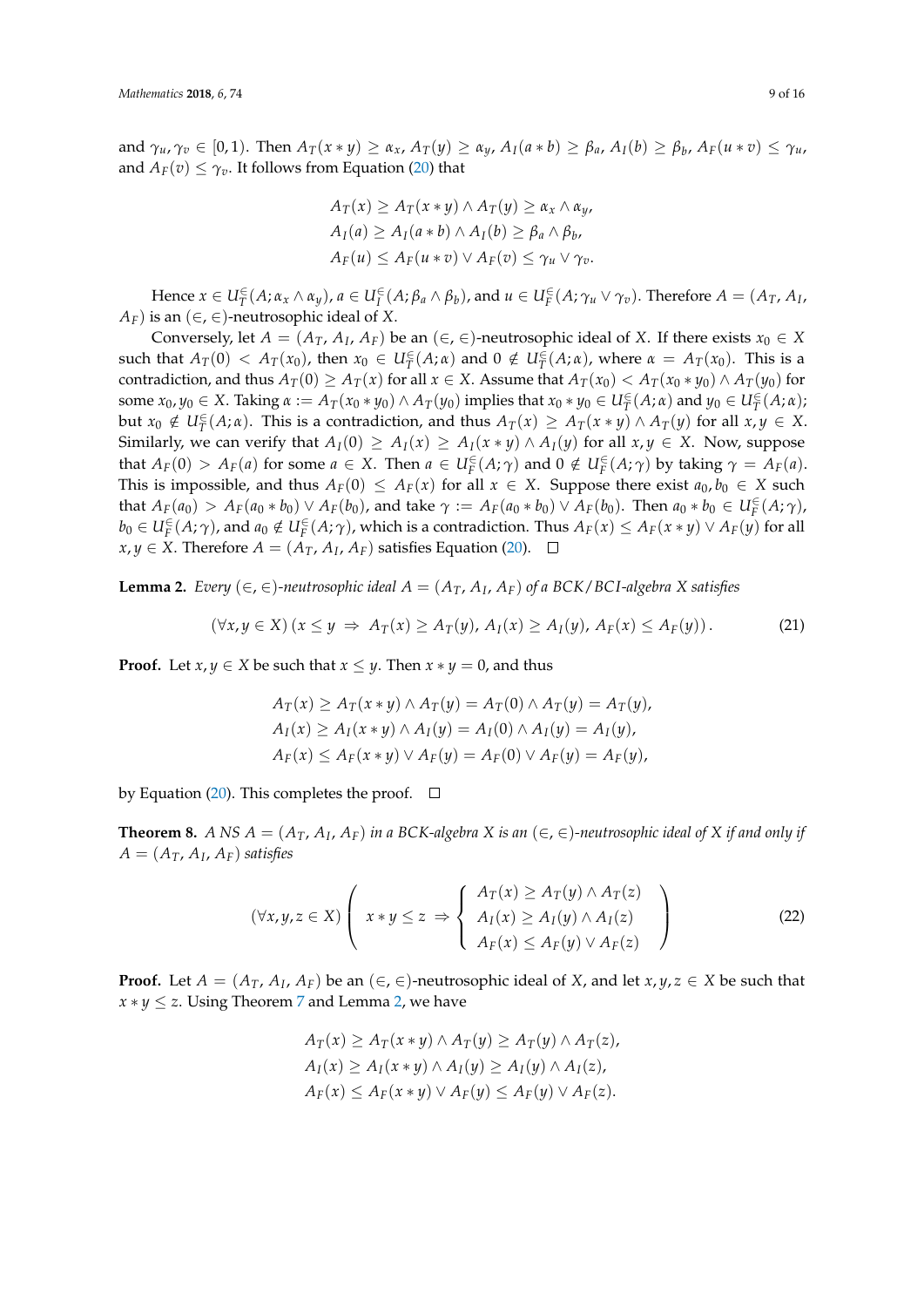Conversely, assume that  $A = (A_T, A_I, A_F)$  satisfies Equation [\(22\)](#page-8-1). Because  $0 * x \leq x$  for all  $x \in X$ , it follows from Equation [\(22\)](#page-8-1) that

$$
A_T(0) \ge A_T(x) \land A_T(x) = A_T(x),
$$
  
\n
$$
A_I(0) \ge A_I(x) \land A_I(x) = A_I(x),
$$
  
\n
$$
A_F(0) \le A_F(x) \lor A_F(x) = A_F(x),
$$

for all *x* ∈ *X*. Because *x* ∗ (*x* ∗ *y*) ≤ *y* for all *x*, *y* ∈ *X*, we have

$$
A_T(x) \ge A_T(x * y) \wedge A_T(y),
$$
  
\n
$$
A_I(x) \ge A_I(x * y) \wedge A_I(y),
$$
  
\n
$$
A_F(x) \le A_F(x * y) \vee A_F(y),
$$

for all  $x, y \in X$  by Equation [\(22\)](#page-8-1). It follows from Theorem [7](#page-7-2) that  $A = (A_T, A_I, A_F)$  is an  $(∈, ∈)$ -neutrosophic ideal of *X*.  $□$ 

**Theorem 9.** If  $A = (A_T, A_I, A_F)$  is an  $(\in, \in)$ -neutrosophic ideal of a BCK/BCI-algebra X, then the lower *neutrosophic*  $\in_{\Phi}$ *-subsets of X are I-energetic subsets of X where*  $\Phi \in \{T, I, F\}$ *.* 

**Proof.** Let  $x, a, u \in X$ ,  $\alpha, \beta \in (0, 1]$ , and  $\gamma \in [0, 1)$  be such that  $x \in L^{\infty}_{T}(A; \alpha)$ ,  $a \in L^{\infty}_{T}(A; \beta)$ , and  $u \in L^{\infty}_F(A; \gamma)$ . Using Theorem [7,](#page-7-2) we have

$$
\alpha \ge A_T(x) \ge A_T(x * y) \land A_T(y),
$$
  
\n
$$
\beta \ge A_I(a) \ge A_I(a * b) \land A_I(b),
$$
  
\n
$$
\gamma \le A_F(u) \le A_F(u * v) \lor A_F(v),
$$

for all  $y, b, v \in X$ . It follows that

$$
A_T(x * y) \le \alpha \text{ or } A_T(y) \le \alpha, \text{ that is, } x * y \in L_T^{\infty}(A; \alpha) \text{ or } y \in L_T^{\infty}(A; \alpha);
$$
  

$$
A_I(a * b) \le \beta \text{ or } A_I(b) \le \beta, \text{ that is, } a * b \in L_T^{\infty}(A; \beta) \text{ or } b \in L_T^{\infty}(A; \beta);
$$

and

$$
A_F(u * v) \ge \gamma
$$
 or  $A_F(v) \ge \gamma$ , that is,  $u * v \in L^{\infty}_T(A; \gamma)$  or  $v \in L^{\infty}_T(A; \gamma)$ .

Hence  $\{y, x * y\} \cap L^{\infty}_T(A; \alpha)$ ,  $\{b, a * b\} \cap L^{\infty}_I(A; \beta)$ , and  $\{v, u * v\} \cap L^{\infty}_F(A; \gamma)$  are nonempty, and therefore  $L^{\infty}_T(A; \alpha)$ ,  $L^{\infty}_I(A; \beta)$  and  $L^{\infty}_F(A; \gamma)$  are *I*-energetic subsets of *X*.

**Corollary 2.** If  $A = (A_T, A_I, A_F)$  is an  $(\in, \in)$ -neutrosophic ideal of a BCK/BCI-algebra *X*, then the strong *lower neutrosophic*  $\in_{\Phi}$ -subsets of *X* are *I*-energetic subsets of *X* where  $\Phi \in \{T, I, F\}$ *.* 

**Proof.** Straightforward. □

**Theorem 10.** Let  $(\alpha, \beta, \gamma) \in \Lambda_T \times \Lambda_I \times \Lambda_F$ , where  $\Lambda_T$ ,  $\Lambda_I$ , and  $\Lambda_F$  are subsets of [0, 1]. If  $A = (A_T, A_I)$ , *A*<sup>*F*</sup>) *is an* (∈, ∈)-neutrosophic ideal of a BCK-algebra X, then

(1) *the (strong) upper neutrosophic*  $\in_{\Phi}$ -subsets of X are right stable where  $\Phi \in \{T, I, F\}$ ;

(2) *the (strong) lower neutrosophic*  $\in_{\Phi}$ -subsets of X are right vanished where  $\Phi \in \{T, I, F\}$ .

**Proof.** (1) Let  $x \in X$ ,  $a \in U_T^{\in}(A; \alpha)$ ,  $b \in U_I^{\in}(A; \beta)$ , and  $c \in U_F^{\in}(A; \gamma)$ . Then  $A_T(a) \geq \alpha$ ,  $A_I(b) \geq \beta$ , and  $A_F(c) \leq \gamma$ . Because  $a * x \leq a$ ,  $b * x \leq b$ , and  $c * x \leq c$ , it follows from Lemma [2](#page-8-0) that  $A_T(a * a)$  $f(x) \ge A_T(a) \ge \alpha$ ,  $A_I(b*x) \ge A_I(b) \ge \beta$ , and  $A_F(c*x) \le A_F(c) \le \gamma$ ; that is,  $a*x \in U_T^{\infty}(A;\alpha)$ ,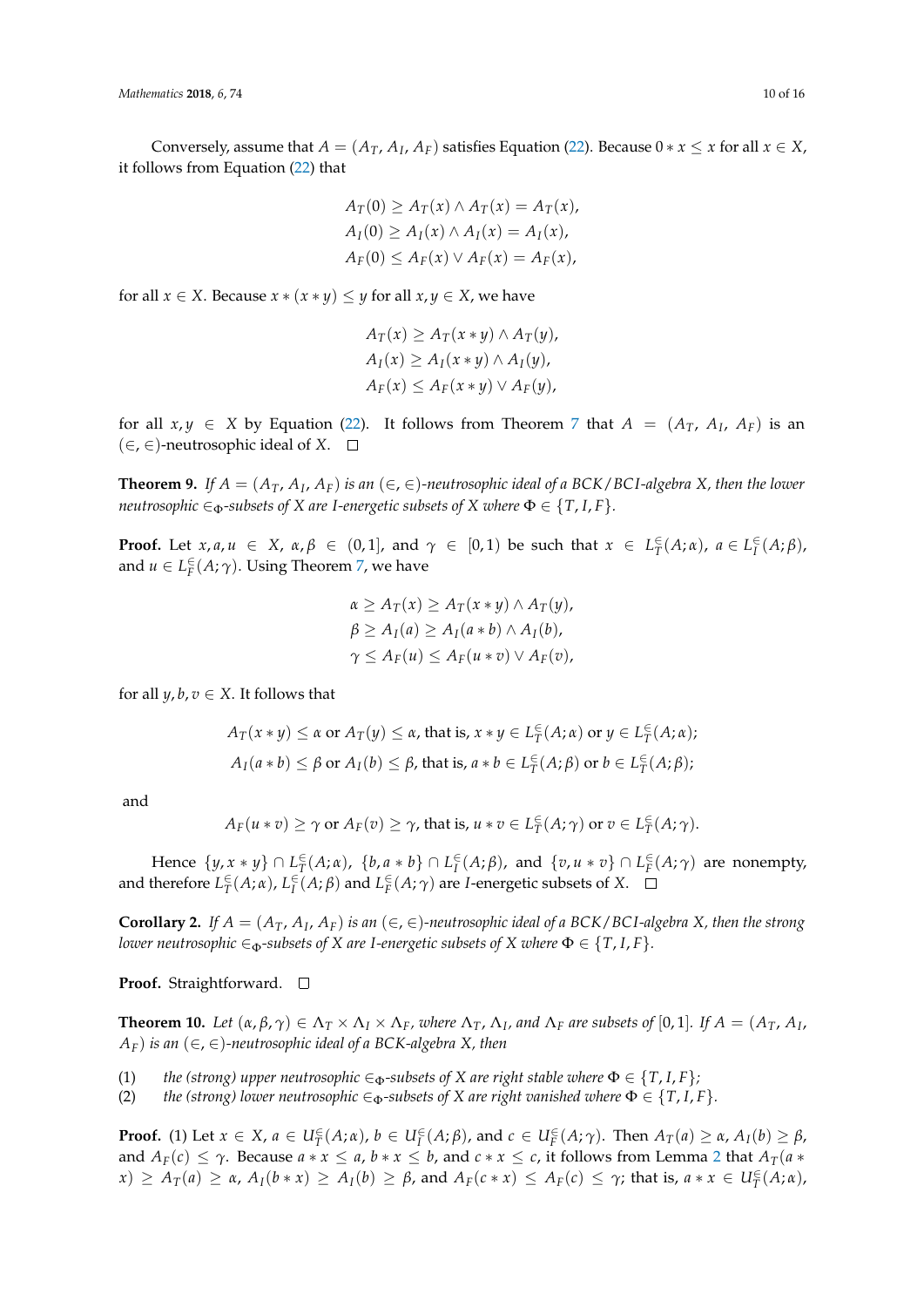$b*x\in U_I^{\infty}(A;\beta)$ , and  $c*x\in U_F^{\infty}(A;\gamma)$ . Hence the upper neutrosophic  $\in_{\Phi}$ -subsets of *X* are right stable where  $\Phi \in \{T, I, F\}$ . Similarly, the strong upper neutrosophic  $\in_{\Phi}$ -subsets of *X* are right stable where  $\Phi \in \{T, I, F\}.$ 

(2) Assume that  $x * y \in L^{\infty}_T(A; \alpha)$ ,  $a * b \in L^{\infty}_I(A; \beta)$ , and  $c * d \in L^{\infty}_F(A; \gamma)$  for any  $x, y, a, b, c, d \in X$ . Then  $A_T(x * y) \le \alpha$ ,  $A_I(a * b) \le \beta$ , and  $A_F(c * d) \ge \gamma$ . Because  $x * y \le x$ ,  $a * b \le a$ , and  $c * d \leq c$ , it follows from Lemma [2](#page-8-0) that  $\alpha \geq A_T(x * y) \geq A_T(x)$ ,  $\beta \geq A_I(a * b) \geq A_I(a)$ , and  $\gamma \leq A_F(c*d) \leq A_F(c)$ ; that is,  $x \in L^{\infty}_T(A;\alpha)$ ,  $a \in L^{\infty}_I(A;\beta)$ , and  $c \in L^{\infty}_F(A;\gamma)$ . Therefore the lower neutrosophic  $\in_{\Phi}$ -subsets of *X* are right vanished where  $\Phi \in \{T, I, F\}$ . In a similar way, we know that the strong lower neutrosophic  $\in_{\Phi}$ -subsets of *X* are right vanished where  $\Phi \in \{T, I, F\}$ .  $\square$ 

**Definition 5.** Let  $A = (A_T, A_I, A_F)$  be a NS in a BCK/BCI-algebra X and  $(\alpha, \beta, \gamma) \in \Lambda_T \times \Lambda_I \times \Lambda_F$ , *where* Λ*T*, Λ*<sup>I</sup> , and* Λ*<sup>F</sup> are subsets of* [0, 1]*. Then* (*α*, *β*, *γ*) *is called a neutrosophic permeable I-value for*  $A = (A_T, A_I, A_F)$  *if the following assertion is valid:* 

$$
(\forall x, y \in X) \left( \begin{array}{l} x \in U_{T}^{\in}(A; \alpha) \Rightarrow A_{T}(x * y) \lor A_{T}(y) \geq \alpha, \\ x \in U_{T}^{\in}(A; \beta) \Rightarrow A_{I}(x * y) \lor A_{I}(y) \geq \beta, \\ x \in U_{F}^{\in}(A; \gamma) \Rightarrow A_{F}(x * y) \land A_{F}(y) \leq \gamma \end{array} \right).
$$
\n(23)

<span id="page-10-0"></span>**Example 4.** (1) In Example [2,](#page-4-3)  $(\alpha, \beta, \gamma)$  is a neutrosophic permeable I-value for  $A = (A_T, A_I, A_F)$ . *(2)* Consider a BCI-algebra  $X = \{0, 1, a, b, c\}$  with the binary operation  $*$  that is given in Table [7](#page-10-0) (see [\[14\]](#page-15-2)).

| ∗                | በ | 1 | a                           | h             | C |
|------------------|---|---|-----------------------------|---------------|---|
| $\theta$         |   |   | а                           |               | C |
| $\mathbf{1}$     | 1 |   | а                           | h             | C |
| $\mathfrak a$    | a | а |                             | C             | h |
| $\boldsymbol{b}$ |   |   | $\mathcal{C}_{\mathcal{C}}$ |               | а |
| $\mathcal{C}$    | ⌒ | r |                             | $\mathfrak a$ | Դ |

<span id="page-10-2"></span>**Table 7.** Cayley table for the binary operation "∗".

<span id="page-10-1"></span>Let  $A = (A_T, A_I, A_F)$  be a NS in X that is given in Table [8.](#page-10-1)

**Table 8.** Tabulation representation of  $A = (A_T, A_I, A_F)$ .

| X        | $A_T(x)$ | $A_I(x)$ | $A_F(x)$ |
|----------|----------|----------|----------|
| $\theta$ | 0.33     | 0.38     | 0.77     |
|          | 0.44     | 0.48     | 0.66     |
| a        | 0.55     | 0.68     | 0.44     |
| b        | 0.66     | 0.58     | 0.44     |
| C        | 0.66     | 0.68     | 0.55     |

*It is routine to check that*  $(\alpha, \beta, \gamma) \in (0.33, 1] \times (0.38, 1] \times [0, 0.77)$  *is a neutrosophic permeable I-value for*  $A = (A_T, A_I, A_F)$ *.* 

<span id="page-10-3"></span>**Lemma 3.** If a NS  $A = (A_T, A_I, A_F)$  in a BCK/BCI-algebra X satisfies the condition of Equation [\(14\)](#page-4-4), then

$$
(\forall x \in X) (A_T(0) \le A_T(x), A_I(0) \le A_I(x), A_F(0) \ge A_F(x)).
$$
\n(24)

**Proof.** Straightforward. □

**Theorem 11.** If a NS  $A = (A_T, A_I, A_F)$  in a BCK-algebra X satisfies the condition of Equation [\(14\)](#page-4-4), *then every neutrosophic permeable I-value for A* = (*AT*, *A<sup>I</sup>* , *AF*) *is a neutrosophic permeable S-value for*  $A = (A_T, A_I, A_F)$ .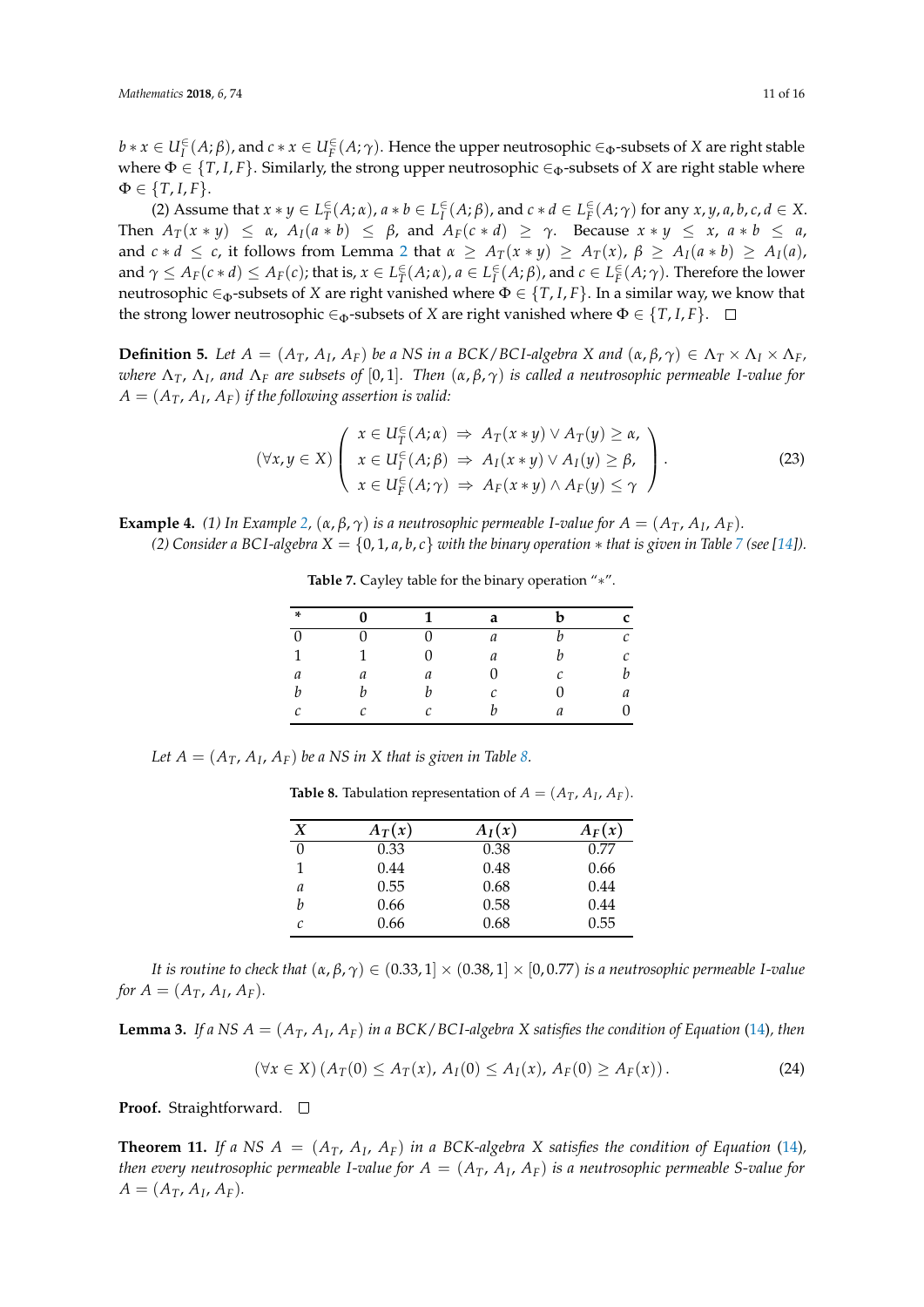**Proof.** Let  $(\alpha, \beta, \gamma)$  be a neutrosophic permeable *I*-value for  $A = (A_T, A_I, A_F)$ . Let  $x, y, a, b, u, v \in X$ be such that  $x*y\in U^{\in}_{T}(A;\alpha)$ ,  $a*b\in U^{\in}_{I}(A;\beta)$ , and  $u*v\in U^{\in}_{F}(A;\gamma)$ . It follows from Equations [\(23\)](#page-10-2),  $(3)$ , (III), and (V) and Lemma [3](#page-10-3) that

$$
\alpha \le A_T((x * y) * x) \lor A_T(x) = A_T((x * x) * y) \lor A_T(x)
$$
  
=  $A_T(0 * y) \lor A_T(x) = A_T(0) \lor A_T(x) = A_T(x),$   

$$
\beta \le A_I((a * b) * a) \lor A_I(a) = A_I((a * a) * b) \lor A_I(a)
$$
  
=  $A_I(0 * b) \lor A_I(a) = A_I(0) \lor A_I(a) = A_I(a),$ 

and

$$
\gamma \ge A_F((u * v) * u) \wedge A_F(u) = A_F((u * u) * v) \wedge A_F(u)
$$
  
=  $A_F(0 * v) \wedge A_F(u) = A_F(0) \wedge A_F(u) = A_F(u)$ .

Hence  $A_T(x) \vee A_T(y) \geq A_T(x) \geq \alpha$ ,  $A_I(a) \vee A_I(b) \geq A_I(a) \geq \beta$ , and  $A_F(u) \wedge A_F(v) \leq A_F(u) \leq \gamma$ . Therefore  $(\alpha, \beta, \gamma)$  is a neutrosophic permeable *S*-value for  $A = (A_T, A_I, A_F).$ 

Given a NS  $A = (A_T, A_I, A_F)$  in a *BCK*/*BCI*-algebra *X*, any upper neutrosophic  $\in_{\Phi}$ -subsets of *X* may not be *I*-energetic where  $\Phi \in \{T, I, F\}$ , as seen in the following example.

<span id="page-11-0"></span>**Example 5.** *Consider a BCK-algebra*  $X = \{0, 1, 2, 3, 4\}$  *with the binary operation*  $*$  *that is given in Table* [9](#page-11-0) *(see [\[14\]](#page-15-2)).*

| ∗            |   | 1 | $\mathcal{P}$ | ٦ |    |
|--------------|---|---|---------------|---|----|
| $\theta$     |   |   |               |   | 0  |
| $\mathbf{1}$ |   |   |               |   | 0  |
| 2            | 2 |   |               |   | 0  |
| 3            | κ |   |               |   | 0  |
|              |   |   |               |   | O. |

**Table 9.** Cayley table for the binary operation "∗".

<span id="page-11-1"></span>Let  $A = (A_T, A_I, A_F)$  be a NS in X that is given in Table [10.](#page-11-1)

**Table 10.** Tabulation representation of  $A = (A_T, A_I, A_F)$ .

| Χ | $A_T(x)$ | $A_I(x)$ | $A_F(x)$ |
|---|----------|----------|----------|
| 0 | 0.75     | 0.73     | 0.34     |
|   | 0.53     | 0.45     | 0.58     |
| 2 | 0.67     | 0.86     | 0.34     |
| 3 | 0.53     | 0.56     | 0.58     |
|   | 0.46     | 0.56     | 0.66     |

*Then*  $U_T^{\in}(A; 0.6) = \{0, 2\}$ ,  $U_I^{\in}(A; 0.7) = \{0, 2\}$ , and  $U_F^{\in}(A; 0.4) = \{0, 2\}$ . Because 2  $\in \{0, 2\}$  and {1, 2 ∗ 1} ∩ {0, 2} = ∅*, we know that* {0, 2} *is not an I-energetic subset of X.*

We now provide conditions for the upper neutrosophic  $\in_{\Phi}$ -subsets to be *I*-energetic where  $\Phi \in \{T, I, F\}.$ 

<span id="page-11-2"></span>**Theorem 12.** Let  $A = (A_T, A_I, A_F)$  be a NS in a BCK/BCI-algebra X and  $(\alpha, \beta, \gamma) \in \Lambda_T \times \Lambda_I \times \Lambda_F$ , where  $\Lambda_T$ ,  $\Lambda_I$ , and  $\Lambda_F$  are subsets of  $[0,1]$ . If  $(\alpha,\beta,\gamma)$  is a neutrosophic permeable I-value for  $A=(A_T,A_I)$ , *A*<sub>*F*</sub>)*, then the upper neutrosophic*  $\in_{\Phi}$ *-subsets of X are I-energetic subsets of X where*  $\Phi \in \{T, I, F\}$ *.*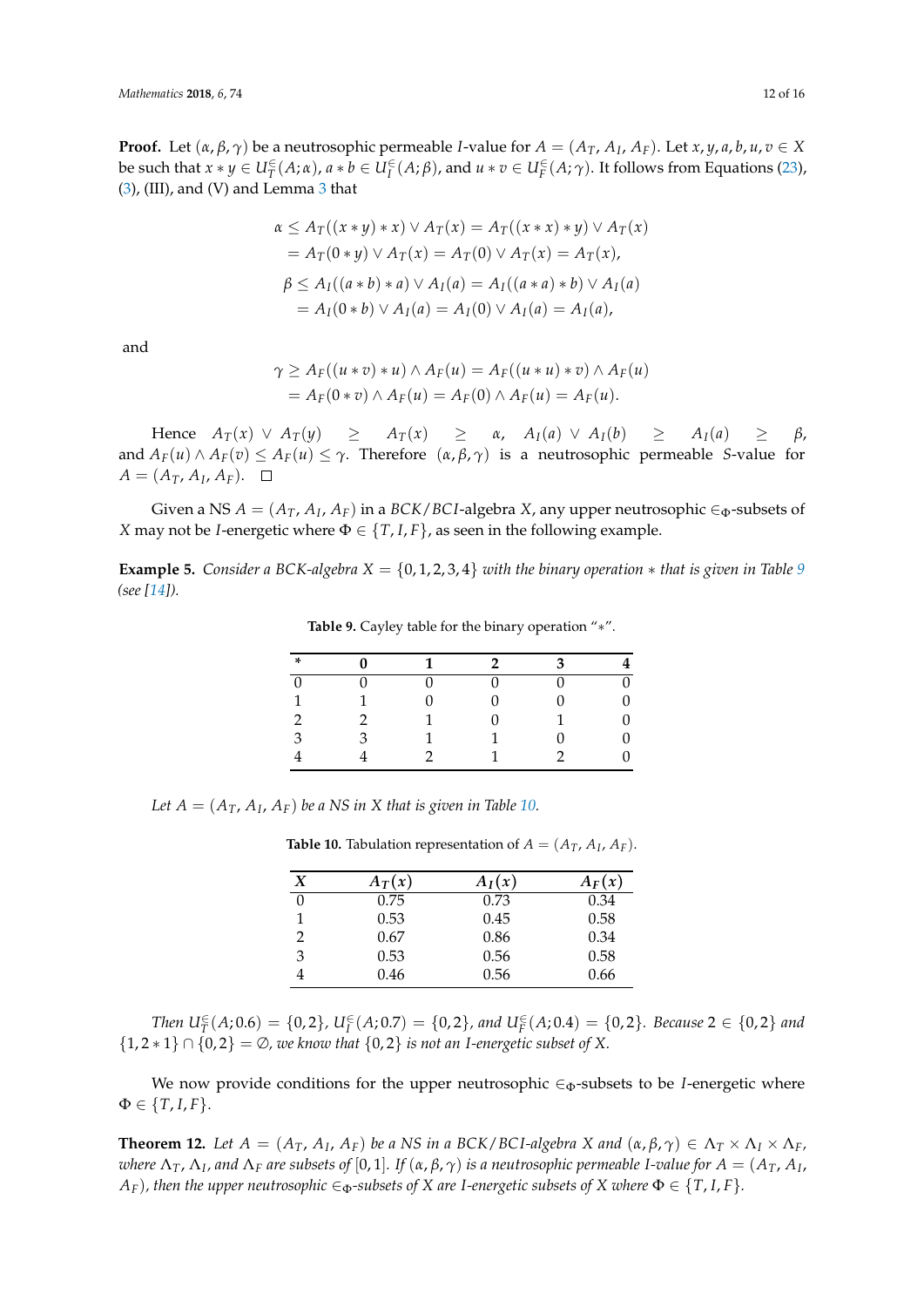**Proof.** Let *x*, *a*, *u*  $\in$  *X* and  $(\alpha, \beta, \gamma) \in \Lambda_T \times \Lambda_I \times \Lambda_F$ , where  $\Lambda_T$ ,  $\Lambda_I$ , and  $\Lambda_F$  are subsets of  $[0,1]$  such that  $x \in U_T^{\in}(A;\alpha)$ ,  $a \in U_I^{\in}(A;\beta)$ , and  $u \in U_F^{\in}(A;\gamma)$ . Because  $(\alpha,\beta,\gamma)$  is a neutrosophic permeable *I*-value for  $A = (A_T, A_I, A_F)$ , it follows from Equation [\(23\)](#page-10-2) that

$$
A_T(x*y) \vee A_T(y) \ge \alpha
$$
,  $A_I(a*b) \vee A_I(b) \ge \beta$ , and  $A_F(u*v) \wedge A_F(v) \le \gamma$ 

for all  $y, b, v \in X$ . Hence

$$
A_T(x * y) \ge \alpha \text{ or } A_T(y) \ge \alpha, \text{ that is, } x * y \in U_T^{\in}(A; \alpha) \text{ or } y \in U_T^{\in}(A; \alpha);
$$
  

$$
A_I(a * b) \ge \beta \text{ or } A_I(b) \ge \beta, \text{ that is, } a * b \in U_I^{\in}(A; \beta) \text{ or } b \in U_I^{\in}(A; \beta);
$$

and

$$
A_F(u*v) \leq \gamma \text{ or } A_F(v) \leq \gamma \text{, that is, } u*v \in U_F^{\infty}(A; \gamma) \text{ or } v \in U_F^{\infty}(A; \gamma).
$$

Hence  $\{y, x * y\} \cap U^{\in}_{T}(A; \alpha)$ ,  $\{b, a * b\} \cap U^{\in}_{I}(A; \beta)$ , and  $\{v, u * v\} \cap U^{\in}_{F}(A; \gamma)$  are nonempty, and therefore the upper neutrosophic  $\in_{\Phi}$ -subsets of *X* are *I*-energetic subsets of *X* where  $\Phi \in \{T, I, F\}.$ 

<span id="page-12-1"></span>**Theorem 13.** Let  $A = (A_T, A_I, A_F)$  be a NS in a BCK/BCI-algebra X and  $(\alpha, \beta, \gamma) \in \Lambda_T \times \Lambda_I \times \Lambda_F$ ,  $\alpha$  *where*  $\Lambda_T$ ,  $\Lambda_I$ , and  $\Lambda_F$  are subsets of [0, 1]. If  $A=(A_T,A_I,A_F)$  satisfies the following condition:

$$
(\forall x, y \in X) \left( \begin{array}{c} A_T(x) \leq A_T(x * y) \lor A_T(y) \\ A_I(x) \leq A_I(x * y) \lor A_I(y) \\ A_F(x) \geq A_F(x * y) \land A_F(y) \end{array} \right), \tag{25}
$$

*then*  $(α, β, γ)$  *is a neutrosophic permeable I-value for*  $A = (A_T, A_I, A_F)$ *.* 

**Proof.** Let *x*, *a*, *u*  $\in$  *X* and  $(\alpha, \beta, \gamma) \in \Lambda_T \times \Lambda_I \times \Lambda_F$ , where  $\Lambda_T$ ,  $\Lambda_I$ , and  $\Lambda_F$  are subsets of  $[0,1]$  such that  $x \in U_T^{\infty}(A; \alpha)$ ,  $a \in U_T^{\infty}(A; \beta)$ , and  $u \in U_F^{\infty}(A; \gamma)$ . Using Equation [\(25\)](#page-12-0), we obtain

<span id="page-12-0"></span>
$$
\alpha \leq A_T(x) \leq A_T(x * y) \vee A_T(y),
$$
  

$$
\beta \leq A_I(a) \leq A_I(a * b) \vee A_I(b),
$$
  

$$
\gamma \geq A_F(u) \geq A_F(u * v) \wedge A_F(v),
$$

for all  $y, b, v \in X$ . Therefore  $(\alpha, \beta, \gamma)$  is a neutrosophic permeable *I*-value for  $A = (A_T, A_I, A_F)$ .

Combining Theorems [12](#page-11-2) and [13,](#page-12-1) we have the following corollary.

**Corollary 3.** Let  $A = (A_T, A_I, A_F)$  be a NS in a BCK/BCI-algebra X and  $(\alpha, \beta, \gamma) \in \Lambda_T \times \Lambda_I \times \Lambda_F$ , *where*  $\Lambda_T$ ,  $\Lambda_I$ , and  $\Lambda_F$  are subsets of [0,1]. If  $A = (A_T, A_I, A_F)$  satisfies the condition of Equation [\(25\)](#page-12-0), *then the upper neutrosophic*  $\in_{\Phi}$ -subsets of *X* are *I*-energetic subsets of *X* where  $\Phi \in \{T, I, F\}$ *.* 

**Definition 6.** Let  $A = (A_T, A_I, A_F)$  be a NS in a BCK/BCI-algebra X and  $(\alpha, \beta, \gamma) \in \Lambda_T \times \Lambda_I \times \Lambda_F$ , *where* Λ*T*, Λ*<sup>I</sup> , and* Λ*<sup>F</sup> are subsets of* [0, 1]*. Then* (*α*, *β*, *γ*) *is called a neutrosophic anti-permeable I-value for*  $A = (A_T, A_I, A_F)$  *if the following assertion is valid:* 

<span id="page-12-2"></span>
$$
(\forall x, y \in X) \left( \begin{array}{l} x \in L_{T}^{\in}(A; \alpha) \Rightarrow A_{T}(x * y) \land A_{T}(y) \leq \alpha, \\ x \in L_{T}^{\in}(A; \beta) \Rightarrow A_{I}(x * y) \land A_{I}(y) \leq \beta, \\ x \in L_{F}^{\in}(A; \gamma) \Rightarrow A_{F}(x * y) \lor A_{F}(y) \geq \gamma \end{array} \right).
$$
\n(26)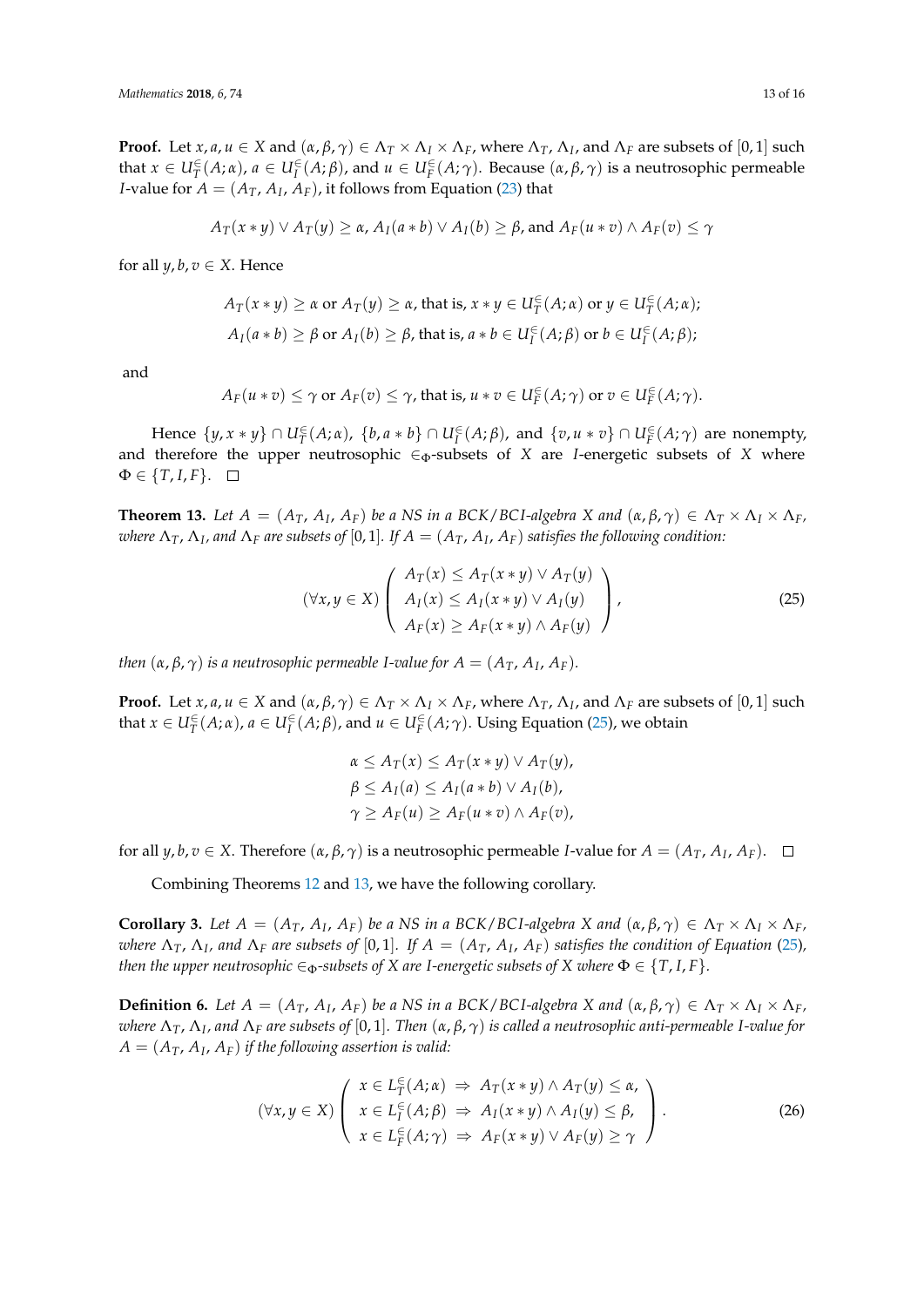<span id="page-13-0"></span>**Theorem 14.** Let  $A = (A_T, A_I, A_F)$  be a NS in a BCK/BCI-algebra X and  $(\alpha, \beta, \gamma) \in \Lambda_T \times \Lambda_I \times \Lambda_F$ , *where*  $\Lambda_T$ ,  $\Lambda_I$ , and  $\Lambda_F$  are subsets of [0,1]. If  $A = (A_T, A_I, A_F)$  satisfies the condition of Equation [\(19\)](#page-7-3), *then*  $(α, β, γ)$  *is a neutrosophic anti-permeable I-value for*  $A = (A_T, A_I, A_F)$ *.* 

**Proof.** Let  $x, a, u \in X$  be such that  $x \in L^{\infty}_T(A; \alpha)$ ,  $a \in L^{\infty}_I(A; \beta)$ , and  $u \in L^{\infty}_F(A; \gamma)$ . Then

$$
A_T(x * y) \wedge A_T(y) \le A_T(x) \le \alpha,
$$
  
\n
$$
A_I(a * b) \wedge A_I(b) \le A_I(a) \le \beta,
$$
  
\n
$$
A_F(u * v) \vee A_F(v) \ge A_F(u) \ge \gamma,
$$

for all  $y, b, v \in X$  by Equation [\(20\)](#page-7-0). Hence  $(\alpha, \beta, \gamma)$  is a neutrosophic anti-permeable *I*-value for  $A = (A_T, A_I, A_F).$ 

<span id="page-13-1"></span>**Theorem 15.** Let  $A = (A_T, A_I, A_F)$  be a NS in a BCK/BCI-algebra X and  $(\alpha, \beta, \gamma) \in \Lambda_T \times \Lambda_I \times \Lambda_F$ ,  $\alpha$  *kere*  $\Lambda_T$ ,  $\Lambda_I$ , and  $\Lambda_F$  are subsets of [0, 1]. If  $(\alpha, \beta, \gamma)$  is a neutrosophic anti-permeable I-value for  $A=(A_T, A_T)$  $A_I$ ,  $A_F$ ), then the lower neutrosophic  $\in$   $_{\Phi}$ -subsets of X are I-energetic where  $\Phi \in \{T,I,F\}.$ 

**Proof.** Let  $x \in L^{\infty}_T(A; \alpha)$ ,  $a \in L^{\infty}_I(A; \beta)$ , and  $u \in L^{\infty}_F(A; \gamma)$ . Then  $A_T(x * y) \wedge A_T(y) \leq \alpha$ ,  $A_I(a * b) \wedge A_T(y)$  $A_I(b) \leq \beta$ , and  $A_F(u * v) \vee A_F(v) \geq \gamma$  for all  $\gamma, b, v \in X$  by Equation [\(26\)](#page-12-2). It follows that

$$
A_T(x * y) \le \alpha \text{ or } A_T(y) \le \alpha, \text{ that is, } x * y \in L_T^{\infty}(A; \alpha) \text{ or } y \in L_T^{\infty}(A; \alpha);
$$
  

$$
A_I(a * b) \le \beta \text{ or } A_I(b) \le \beta, \text{ that is, } a * b \in L_I^{\infty}(A; \beta) \text{ or } b \in L_I^{\infty}(A; \beta);
$$

and

$$
A_F(u * v) \ge \gamma
$$
 or  $A_F(v) \ge \gamma$ , that is,  $u * v \in L_F^{\infty}(A; \gamma)$  or  $v \in L_F^{\infty}(A; \gamma)$ .

Hence  $\{y, x * y\} \cap L^{\infty}_T(A; \alpha)$ ,  $\{b, a * b\} \cap L^{\infty}_I(A; \beta)$  and  $\{v, u * v\} \cap L^{\infty}_F(A; \gamma)$  are nonempty, and therefore the lower neutrosophic  $\in_{\Phi}$ -subsets of *X* are *I*-energetic where  $\Phi \in \{T, I, F\}$ .  $\square$ 

Combining Theorems [14](#page-13-0) and [15,](#page-13-1) we obtain the following corollary.

**Corollary 4.** Let  $A = (A_T, A_I, A_F)$  be a NS in a BCK/BCI-algebra X and  $(\alpha, \beta, \gamma) \in \Lambda_T \times \Lambda_I \times \Lambda_F$ , *where*  $\Lambda_T$ ,  $\Lambda_I$ , and  $\Lambda_F$  are subsets of [0,1]. If  $A = (A_T, A_I, A_F)$  satisfies the condition of Equation [\(19\)](#page-7-3), *then the lower neutrosophic*  $\in_{\Phi}$ *-subsets of X are I-energetic where*  $\Phi \in \{T, I, F\}$ *.* 

**Theorem 16.** If  $A = (A_T, A_I, A_F)$  is an  $(\in, \in)$ -neutrosophic subalgebra of a BCK-algebra X, then every *neutrosophic anti-permeable I-value for A* = (*AT*, *A<sup>I</sup>* , *AF*) *is a neutrosophic anti-permeable S-value for*  $A = (A_T, A_I, A_F)$ .

**Proof.** Let  $(\alpha, \beta, \gamma)$  be a neutrosophic anti-permeable *I*-value for  $A = (A_T, A_I, A_F)$ . Let  $x, y, a, b, u, v \in X$  be such that  $x * y \in L^{\infty}_T(A; \alpha)$ ,  $a * b \in L^{\infty}_I(A; \beta)$ , and  $u * v \in L^{\infty}_F(A; \gamma)$ . It follows from Equations [\(26\)](#page-12-2), [\(3\)](#page-1-0), (III), and (V) and Proposition [1](#page-2-1) that

$$
\alpha \ge A_T((x*y)*x) \land A_T(x) = A_T((x*x)*y) \land A_T(x)
$$
  
=  $A_T(0*y) \land A_T(x) = A_T(0) \land A_T(x) = A_T(x),$   

$$
\beta \ge A_I((a*b)*a) \land A_I(a) = A_I((a*a)*b) \land A_I(a)
$$
  
=  $A_I(0*b) \land A_I(a) = A_I(0) \land A_I(a) = A_I(a),$ 

and

$$
\gamma \leq A_F((u*v)*u) \vee A_F(u) = A_F((u*u)*v) \vee A_F(u)
$$
  
=  $A_F(0*v) \vee A_F(u) = A_F(0) \vee A_F(u) = A_F(u)$ .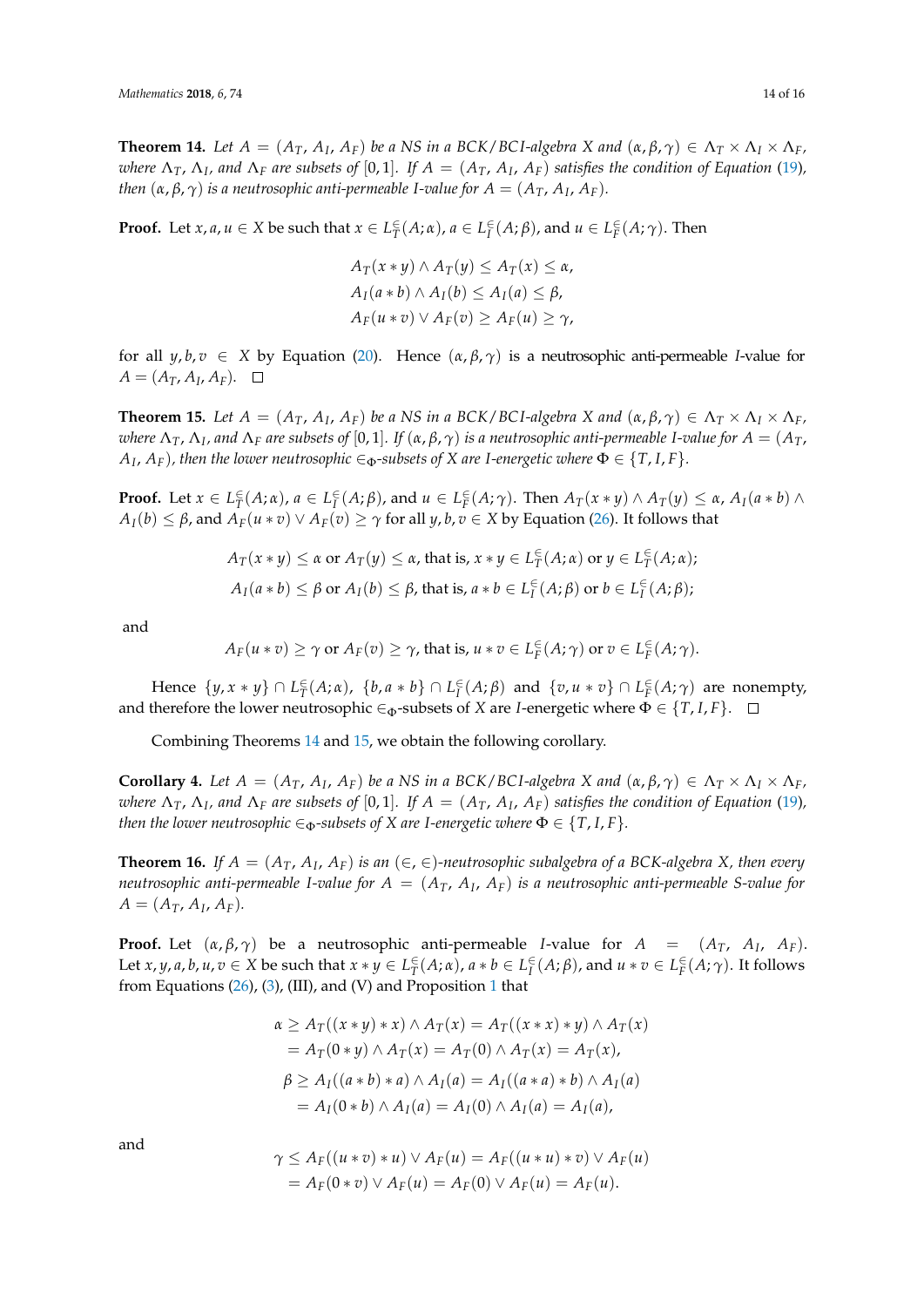Hence  $A_T(x) \wedge A_T(y) \leq A_T(x) \leq \alpha$ ,  $A_I(a) \wedge A_I(b) \leq A_I(a) \leq \beta$ , and  $A_F(u) \vee A_F(v) \geq A_F(u) \geq \gamma$ . Therefore  $(\alpha, \beta, \gamma)$  is a neutrosophic anti-permeable *S*-value for  $A = (A_T, A_I, A_F)$ .

#### **4. Conclusions**

Using the notions of subalgebras and ideals in *BCK*/*BC I*-algebras, Jun et al. [\[8\]](#page-14-5) introduced the notions of energetic subsets, right vanished subsets, right stable subsets, and (anti-)permeable values in *BCK*/*BC I*-algebras, as well as investigated relations between these sets. As a more general platform that extends the concepts of classic and fuzzy sets, intuitionistic fuzzy sets, and interval-valued (intuitionistic) fuzzy sets, the notion of NS theory has been developed by Smarandache (see [\[1,](#page-14-0)[2\]](#page-14-1)) and has been applied to various parts: pattern recognition, medical diagnosis, decision-making problems, and so on (see [\[3](#page-14-2)[–6\]](#page-14-3)). In this article, we have introduced the notions of neutrosophic permeable *S*-values, neutrosophic permeable *I*-values, (∈, ∈)-neutrosophic ideals, neutrosophic anti-permeable *S*-values, and neutrosophic anti-permeable *I*-values, which are motivated by the idea of subalgebras (*s*-values) and ideals (*I*-values), and have investigated their properties. We have considered characterizations of (∈, ∈)-neutrosophic ideals and have discussed conditions for the lower (upper) neutrosophic  $\epsilon_{\Phi}$ -subsets to be *S*- and *I*-energetic. We have provided conditions for a triple ( $\alpha$ ,  $\beta$ ,  $\gamma$ ) of numbers to be a neutrosophic (anti-)permeable *S*- or *I*-value, and have considered conditions for the upper (lower) neutrosophic ∈Φ-subsets to be right stable (right vanished) subsets. We have established relations between neutrosophic (anti-)permeable *S*- and *I*-values.

**Author Contributions:** Y.B.J. and S.-Z.S. initiated the main idea of this work and wrote the paper. F.S. and H.B. performed the finding of the examples and checking of the contents. All authors conceived and designed the new definitions and results and read and approved the final manuscript for submission.

**Funding:** This research received no external funding.

**Acknowledgments:** The authors wish to thank the anonymous reviewers for their valuable suggestions.

**Conflicts of Interest:** The authors declare no conflict of interest.

#### **References**

- <span id="page-14-0"></span>1. Smarandache, F. *A Unifying Field in Logics: Neutrosophic Logic. Neutrosophy, Neutrosophic Set, Neutrosophic Probability*; American Reserch Press: Rehoboth, NM, USA, 1999.
- <span id="page-14-1"></span>2. Smarandache, F. Neutrosophic set-a generalization of the intuitionistic fuzzy set. *Int. J. Pure Appl. Math.* **2005**, *24*, 287–297.
- <span id="page-14-2"></span>3. Garg, H.; Nancy. Some new biparametric distance measures on single-valued neutrosophic sets with applications to pattern recognition and medical diagnosis. *Information* **2017**, *8*, 126.
- 4. Garg, H.; Nancy. Non-linear programming method for multi-criteria decision making problems under interval neutrosophic set environment. *Appl. Intell.* **2017**, doi:10.1007/s10489-017-1070-5.
- 5. Garg, H.; Nancy. Linguistic single-valued neutrosophic prioritized aggregation operators and their applications to multiple-attribute group decision-making. *J. Ambient Intell. Humaniz. Comput.* **2018**, doi:10.1007/s12652-018-0723-5.
- <span id="page-14-3"></span>6. Nancy; Garg, H. Novel single-valued neutrosophic aggregated operators under Frank norm operation and its application to decision-making process. *Int. J. Uncertain. Quantif.* **2016**, *6*, 361–375.
- <span id="page-14-4"></span>7. Jun, Y.B. Neutrosophic subalgebras of several types in *BCK*/*BC I*-algebras. *Ann. Fuzzy Math. Inform.* **2017**, *14*, 75–86.
- <span id="page-14-5"></span>8. Jun, Y.B.; Ahn, S.S.; Roh, E.H. Energetic subsets and permeable values with applications in *BCK*/*BC I*-algebras. *Appl. Math. Sci.* **2013**, *7*, 4425–4438.
- 9. Jun, Y.B.; Smarandache, F.; Bordbar, H. Neutrosophic N -structures applied to *BCK*/*BC I*-algebras. *Informations* **2017**, *8*, 128.
- 10. Jun, Y.B.; Smarandache, F.; Song, S.Z.; Khan, M. Neutrosophic positive implicative N -ideals in *BCK*-algebras. *Axioms* **2018**, *7*, 3.
- 11. Öztürk, M.A.; Jun, Y.B. Neutrosophic ideals in *BCK*/*BC I*-algebras based on neutrosophic points. *J. Int. Math. Virtual Inst.* **2018**, *8*, 1–17.